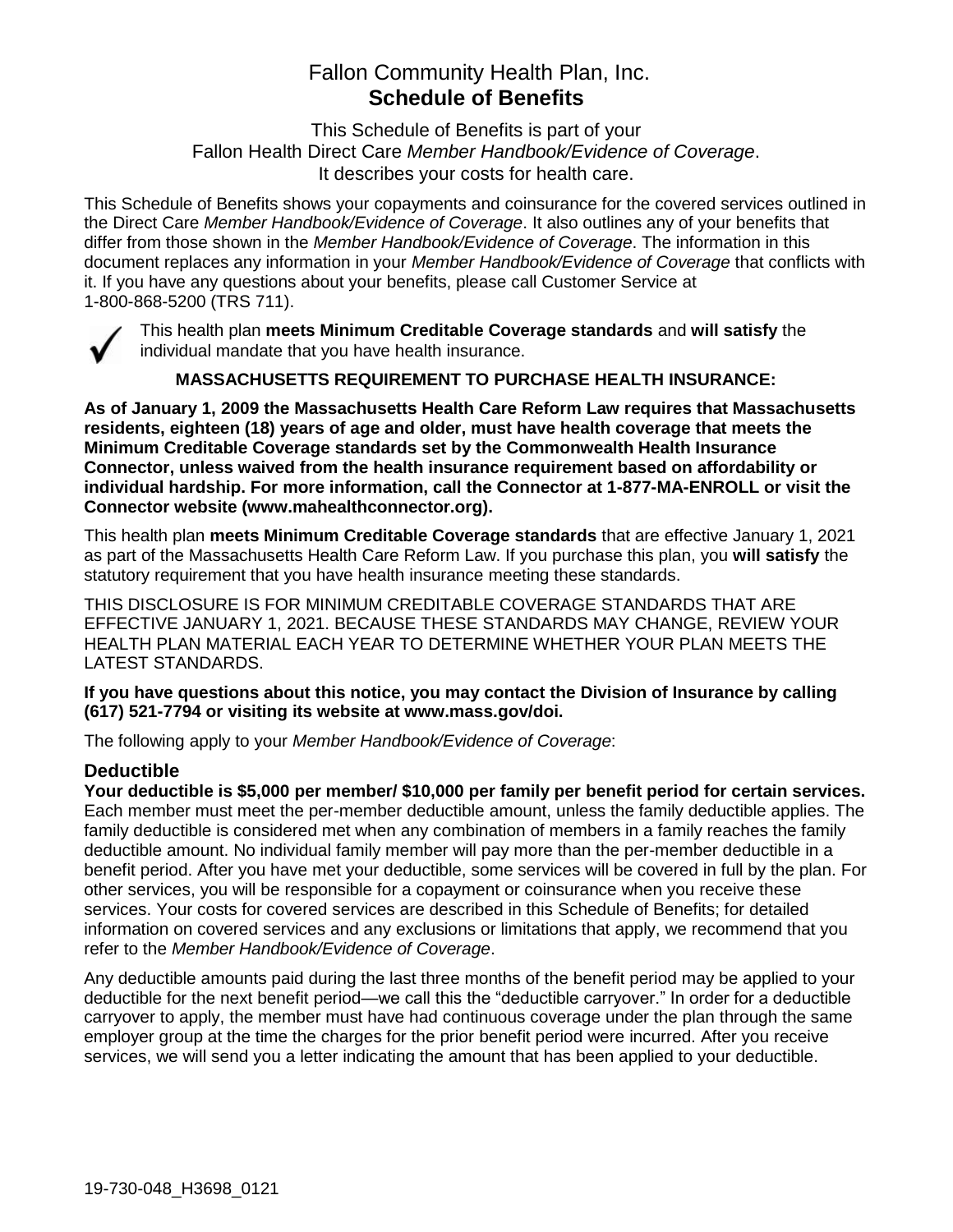#### **Out-of-pocket maximum**

There is a limit to your out-of-pocket costs each benefit period. This is called your out-of-pocket maximum. The out-of-pocket maximum includes your deductible, coinsurance and copayments you pay. It does not include your plan premium. **Your out-of-pocket maximum is \$8,550 per member or \$17,100 per family**. Each member must meet the per-member out-of-pocket maximum, unless the family out-of-pocket maximum applies. The family out-of-pocket maximum is considered met when any combination of members in a family reaches the family out-of-pocket maximum. Please note that once any one member in a family accumulates **\$8,550** in out-of-pocket costs, that family member's out-ofpocket maximum is considered met, and that family member will have no additional out-of-pocket costs for the remainder of the benefit period.

#### **Domestic partner coverage**

You may include a domestic partner and his/her dependents under your family coverage. A domestic partner is defined as a partner of the same or opposite sex whom you have registered with your employer for eligibility for benefits, and have included under your family coverage for health insurance.

#### **It Fits! ™ benefit**

Your contract includes coverage for services provided under the It Fits! ™ program to a maximum of \$150.

#### **SmartShopper program**

Your contract includes coverage for services provided under the SmartShopper program. Please go to the Fallon Health website at www.fallonhealth.org and visit the member portal for details.

#### **Covered services**

The following chart shows your costs for covered services. These costs apply to the services in the **Description of benefits** section of your *Member Handbook/Evidence of Coverage*. In summary, your responsibilities are as follows: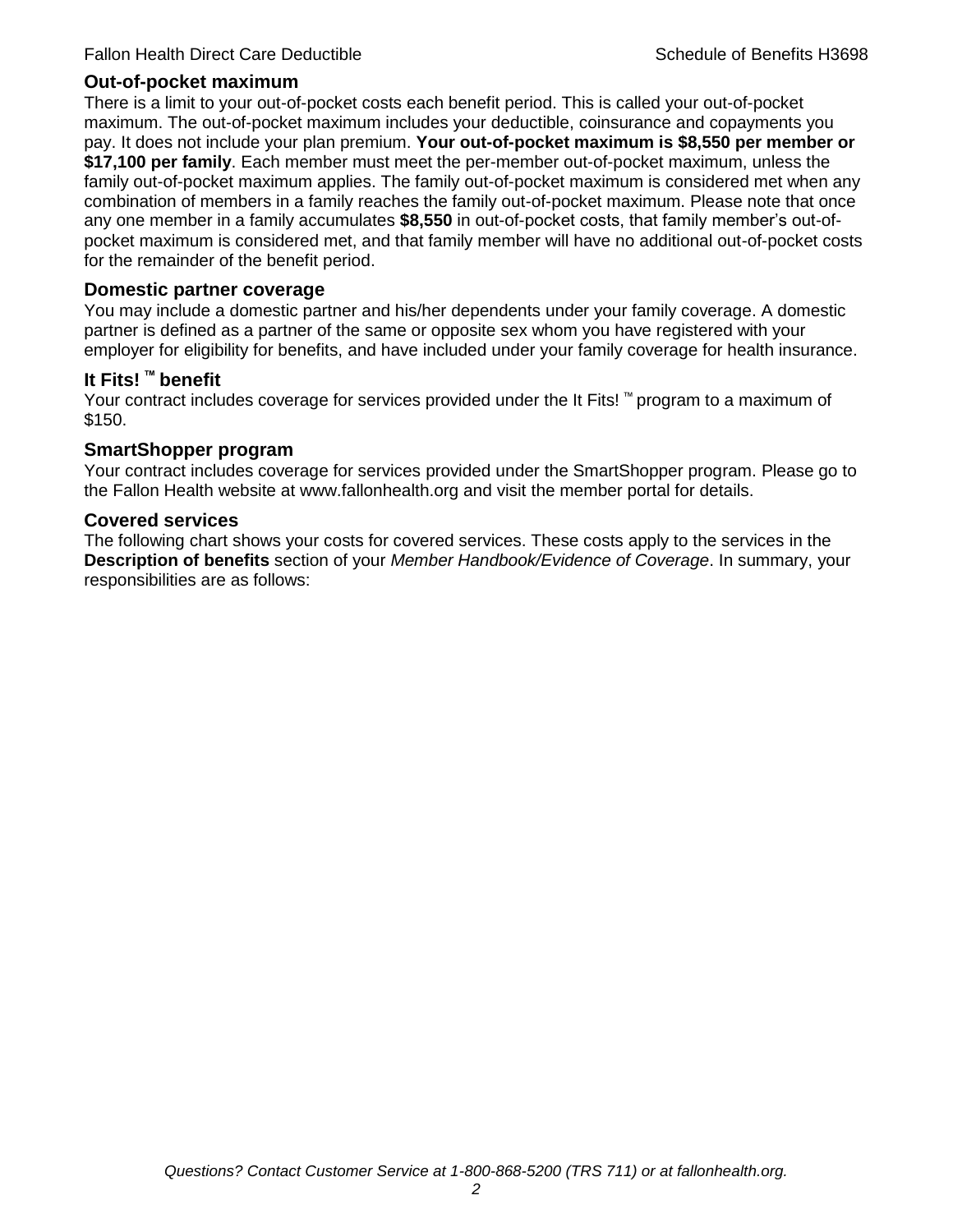Fallon Health Direct Care Deductible **Schedule of Benefits H3698** Schedule of Benefits H3698

 $\mathbf l$ 

|    | <b>Covered services</b>                                                                                                                                                                                                                                                                                                                   | <b>Benefits</b>                                                                                                                     |  |  |
|----|-------------------------------------------------------------------------------------------------------------------------------------------------------------------------------------------------------------------------------------------------------------------------------------------------------------------------------------------|-------------------------------------------------------------------------------------------------------------------------------------|--|--|
|    | <b>Ambulance services</b>                                                                                                                                                                                                                                                                                                                 |                                                                                                                                     |  |  |
|    | 1. Ambulance transportation for an emergency                                                                                                                                                                                                                                                                                              | Covered in full after you<br>meet your deductible                                                                                   |  |  |
|    | 2. Ambulance transportation for non-emergency situations, when<br>medically necessary                                                                                                                                                                                                                                                     | Covered in full after you<br>meet your deductible                                                                                   |  |  |
|    | <b>Autism services</b>                                                                                                                                                                                                                                                                                                                    |                                                                                                                                     |  |  |
|    | Prior authorization required                                                                                                                                                                                                                                                                                                              |                                                                                                                                     |  |  |
| 1. | Habilitative and rehabilitative care                                                                                                                                                                                                                                                                                                      | \$40 copayment per visit                                                                                                            |  |  |
|    | 2. Applied behavior analysis when supervised by a board certified<br>behavioral analyst                                                                                                                                                                                                                                                   | Covered in full                                                                                                                     |  |  |
|    | 3. Therapeutic care, services including speech, physical and<br>occupational therapy                                                                                                                                                                                                                                                      | \$40 copayment per visit                                                                                                            |  |  |
|    | Durable medical equipment and prosthetic/orthotic devices                                                                                                                                                                                                                                                                                 |                                                                                                                                     |  |  |
|    | Referral and prior authorization required for most services                                                                                                                                                                                                                                                                               |                                                                                                                                     |  |  |
| 1. | The purchase or rental of durable medical equipment and<br>prosthetic/orthotic devices (including the fitting, preparing, repairing<br>and modifying of the appliance)                                                                                                                                                                    | 30% coinsurance after you<br>meet your deductible                                                                                   |  |  |
| 2. | Scalp hair prosthesis (wigs) for individuals who have suffered hair<br>loss as a result of the treatment of any form of cancer or leukemia.<br>Coverage is provided for one scalp hair prosthetic (wig) per member<br>per benefit period when the prosthesis is determined to be medically<br>necessary by a plan physician and the plan. | 30% coinsurance after you<br>meet your deductible                                                                                   |  |  |
| 3. | Breast prosthesis that is medically necessary after a covered<br>reconstructive surgery following a mastectomy                                                                                                                                                                                                                            | 30% coinsurance after you<br>meet your deductible                                                                                   |  |  |
|    | 4. Prosthetic limbs which replace, in whole or in part, an arm or leg                                                                                                                                                                                                                                                                     | 20% coinsurance after you<br>meet your deductible                                                                                   |  |  |
| 5. | Insulin pump and insulin pump supplies                                                                                                                                                                                                                                                                                                    | Covered in full                                                                                                                     |  |  |
| 6. | <b>Breast pumps</b>                                                                                                                                                                                                                                                                                                                       | Covered in full                                                                                                                     |  |  |
|    | 7. Up to \$2,000 per ear for hearing aid device only, every 36 months<br>(must be 21 years of age or younger)<br>Related services and supplies for hearing aids (not subject to the<br>\$2,000 limit)                                                                                                                                     | 30% coinsurance after you<br>meet your deductible                                                                                   |  |  |
|    | 8. Medical and surgical supplies                                                                                                                                                                                                                                                                                                          | Covered in full after you<br>meet your deductible                                                                                   |  |  |
|    | <b>Emergency and urgent care</b>                                                                                                                                                                                                                                                                                                          |                                                                                                                                     |  |  |
|    | 1. Emergency room visits                                                                                                                                                                                                                                                                                                                  | \$1,000 copayment per visit<br>after you meet your<br>deductible                                                                    |  |  |
|    | 2. Emergency room visits when you are admitted to an observation<br>room                                                                                                                                                                                                                                                                  | Covered in full after you<br>meet your deductible                                                                                   |  |  |
| 3. | Urgent care visits in a doctor's office or at an urgent care facility                                                                                                                                                                                                                                                                     | \$40 copayment per visit                                                                                                            |  |  |
| 4. | Emergency prescription medication provided out of the Direct Care<br>service area as part of an approved emergency treatment                                                                                                                                                                                                              | Tier 1: \$30 copayment<br>Tier 2: \$60 copayment<br>Tier 3: \$100 copayment<br>Tier 4: \$150 copayment<br>for up to a 14-day supply |  |  |

*Questions? Contact Customer Service at 1-800-868-5200 (TRS 711) or at fallonhealth.org.*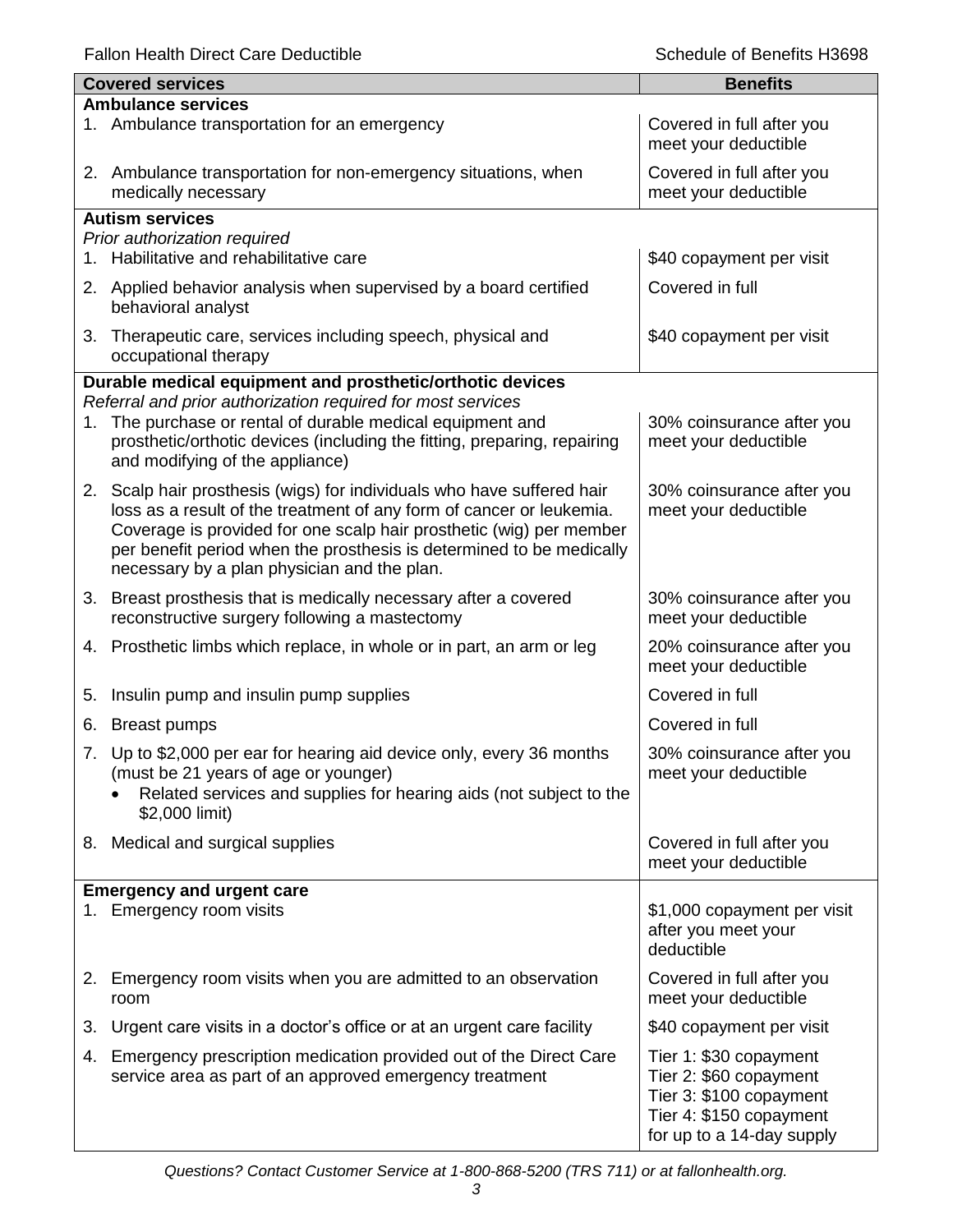| <b>Covered services</b>                                                                                                                                                                                                                                                                                                                                                                                                         | <b>Benefits</b>                                                       |  |  |
|---------------------------------------------------------------------------------------------------------------------------------------------------------------------------------------------------------------------------------------------------------------------------------------------------------------------------------------------------------------------------------------------------------------------------------|-----------------------------------------------------------------------|--|--|
| Emergency and urgent care, continued                                                                                                                                                                                                                                                                                                                                                                                            |                                                                       |  |  |
| Telemedicine visits with physicians through Teladoc. Visits are<br>5.<br>performed by phone, video, or mobile app.                                                                                                                                                                                                                                                                                                              | \$5 copayment per visit                                               |  |  |
| Enteral formulas and low protein foods<br>Referral and prior authorization required for enteral formulas<br>1. Enteral formulas, upon a physician's written order, for home use in<br>the treatment of malabsorption caused by Crohn's disease,<br>ulcerative colitis, gastroesophageal reflux, gastrointestinal motility,<br>chronic intestinal pseudo-obstruction, and inherited diseases of<br>amino acids and organic acids | Covered in full after you<br>meet your deductible                     |  |  |
| 2. Food products that have been modified to be low in protein for<br>individuals with inherited diseases of amino acids and organic acids.<br>You may be required to purchase these products over the counter<br>and submit claims to the plan for reimbursement.                                                                                                                                                               | Covered in full after you<br>meet your deductible                     |  |  |
| Home health care services                                                                                                                                                                                                                                                                                                                                                                                                       |                                                                       |  |  |
| Prior authorization required<br>1. Part-time or intermittent skilled nursing care and physical therapy<br>provided in your home by a home health agency                                                                                                                                                                                                                                                                         | Covered in full after you<br>meet your deductible                     |  |  |
| 2. Additional services and supplies that are determined to be a<br>medically necessary component of skilled nursing care and physical<br>therapy                                                                                                                                                                                                                                                                                | Covered in full after you<br>meet your deductible                     |  |  |
| 3. Home dialysis services and non-durable medical supplies                                                                                                                                                                                                                                                                                                                                                                      | Covered in full after you<br>meet your deductible                     |  |  |
| <b>Hospice care services</b><br>Referral and prior authorization required                                                                                                                                                                                                                                                                                                                                                       | Covered in full after you<br>meet your deductible                     |  |  |
| <b>Hospital inpatient services</b>                                                                                                                                                                                                                                                                                                                                                                                              |                                                                       |  |  |
| Referral and prior authorization required<br>Inpatient hospital services including room and board in a semiprivate<br>1.<br>room and the services and supplies that would ordinarily be<br>furnished to you while you are an inpatient                                                                                                                                                                                          | \$1,000 copayment per<br>admission after you meet<br>your deductible  |  |  |
| Infertility/assisted reproductive technology (art) services*                                                                                                                                                                                                                                                                                                                                                                    |                                                                       |  |  |
| Referral and prior authorization required (unless provided by a Reliant Medical Group specialist and you<br>have a Reliant Medical Group PCP)                                                                                                                                                                                                                                                                                   |                                                                       |  |  |
| 1. Office visits for the consultation, evaluation and diagnosis of fertility                                                                                                                                                                                                                                                                                                                                                    | \$40 copayment per visit with<br>a PCP and certain other<br>providers |  |  |
|                                                                                                                                                                                                                                                                                                                                                                                                                                 | \$65 copayment per visit with<br>a specialist                         |  |  |
| Diagnostic laboratory services<br>2.                                                                                                                                                                                                                                                                                                                                                                                            | \$50 copayment                                                        |  |  |
| Diagnostic X-ray services<br>3.                                                                                                                                                                                                                                                                                                                                                                                                 | \$200 copayment after you<br>meet your deductible                     |  |  |
| Artificial insemination, such as intrauterine insemination (IUI)<br>4.                                                                                                                                                                                                                                                                                                                                                          | Covered in full after you<br>meet your deductible                     |  |  |
|                                                                                                                                                                                                                                                                                                                                                                                                                                 |                                                                       |  |  |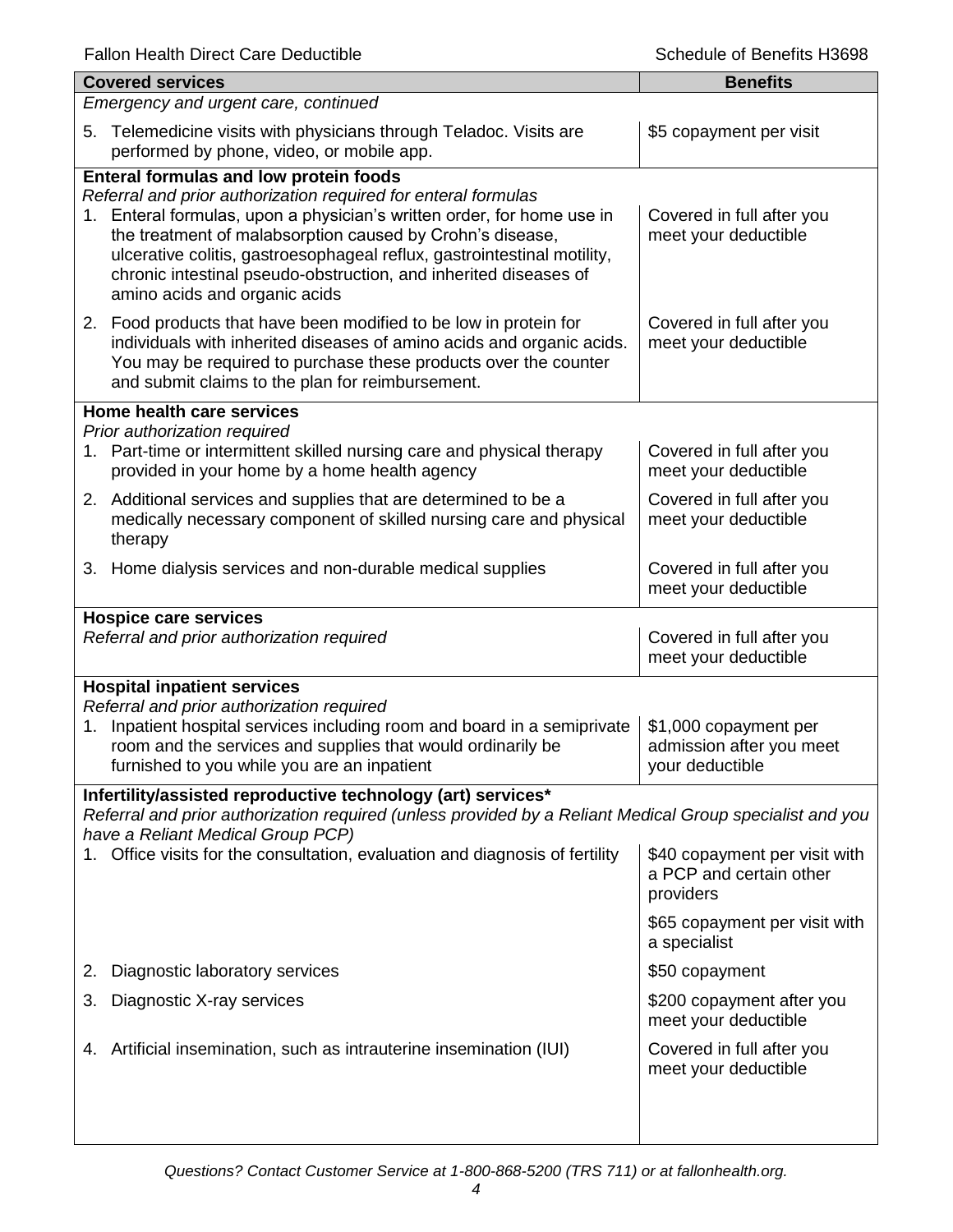| <b>Covered services</b>                                                                                                                                                                                                                                                                                                                                                                                                                                                                                                                                                                                                                                                                                                                                                                                                                                                                                                                                                                                                                                                                                                                        | <b>Benefits</b>                                                      |
|------------------------------------------------------------------------------------------------------------------------------------------------------------------------------------------------------------------------------------------------------------------------------------------------------------------------------------------------------------------------------------------------------------------------------------------------------------------------------------------------------------------------------------------------------------------------------------------------------------------------------------------------------------------------------------------------------------------------------------------------------------------------------------------------------------------------------------------------------------------------------------------------------------------------------------------------------------------------------------------------------------------------------------------------------------------------------------------------------------------------------------------------|----------------------------------------------------------------------|
| Infertility/assisted reproductive technology (art) services*, continued                                                                                                                                                                                                                                                                                                                                                                                                                                                                                                                                                                                                                                                                                                                                                                                                                                                                                                                                                                                                                                                                        |                                                                      |
| 5. Assisted reproductive technologies* except for those services listed<br>below                                                                                                                                                                                                                                                                                                                                                                                                                                                                                                                                                                                                                                                                                                                                                                                                                                                                                                                                                                                                                                                               | Covered in full after you<br>meet your deductible                    |
| 6. Assisted reproductive technologies for:<br>In vitro fertilization (IVF-ET)<br>Gamete intrafallopian transfer (GIFT)<br>$\bullet$<br>Zygote intrafallopian transfer (ZIFT)                                                                                                                                                                                                                                                                                                                                                                                                                                                                                                                                                                                                                                                                                                                                                                                                                                                                                                                                                                   | \$250 copayment per<br>procedure after you meet<br>your deductible   |
| 7. Sperm, egg, and/or inseminated egg procurement, assisted<br>hatching, cryopreservation, processing and banking for plan<br>members in active infertility treatment to the extent that such costs<br>are not covered by the donor's insurer                                                                                                                                                                                                                                                                                                                                                                                                                                                                                                                                                                                                                                                                                                                                                                                                                                                                                                  | Covered in full after you<br>meet your deductible                    |
| * See the Description of benefits section of your Member Handbook/<br>Evidence of Coverage for a list of covered infertility/ART services.                                                                                                                                                                                                                                                                                                                                                                                                                                                                                                                                                                                                                                                                                                                                                                                                                                                                                                                                                                                                     |                                                                      |
| <b>Maternity services</b>                                                                                                                                                                                                                                                                                                                                                                                                                                                                                                                                                                                                                                                                                                                                                                                                                                                                                                                                                                                                                                                                                                                      |                                                                      |
| 1. Obstetrical services including prenatal, childbirth, postnatal and<br>postpartum care                                                                                                                                                                                                                                                                                                                                                                                                                                                                                                                                                                                                                                                                                                                                                                                                                                                                                                                                                                                                                                                       | Prenatal: \$40 copayment<br>(first visit only)                       |
|                                                                                                                                                                                                                                                                                                                                                                                                                                                                                                                                                                                                                                                                                                                                                                                                                                                                                                                                                                                                                                                                                                                                                | Postnatal: \$40 copayment<br>per visit                               |
| Inpatient maternity and newborn child care for a minimum of 48<br>2.<br>hours of care following a vaginal delivery, or 96 hours of care<br>following a Caesarean section delivery, including charges for the<br>following services when provided during an inpatient maternity<br>admission: childbirth, nursery charges, circumcision, routine<br>examination, hearing screening and medically necessary treatments<br>of congenital defects, birth abnormalities or premature birth. The<br>covered length of stay may be reduced if the mother and the<br>attending physician agree upon an earlier discharge. If you or your<br>newborn are discharged earlier, you are covered for home visits,<br>parent education, assistance and training in breast or bottle feeding<br>and the performance of any necessary and appropriate clinical tests;<br>provided, however that the first home visit shall be conducted by a<br>registered nurse, physician or certified nurse midwife; and provided<br>further, that any subsequent home visit determined to be clinically<br>necessary shall be provided by a licensed health care provider. | \$1,000 copayment per<br>admission after you meet<br>your deductible |
| (Fallon Health members are eligible for childbirth classes (refresher class<br>or siblings class))                                                                                                                                                                                                                                                                                                                                                                                                                                                                                                                                                                                                                                                                                                                                                                                                                                                                                                                                                                                                                                             | Covered in full through<br>member reimbursement                      |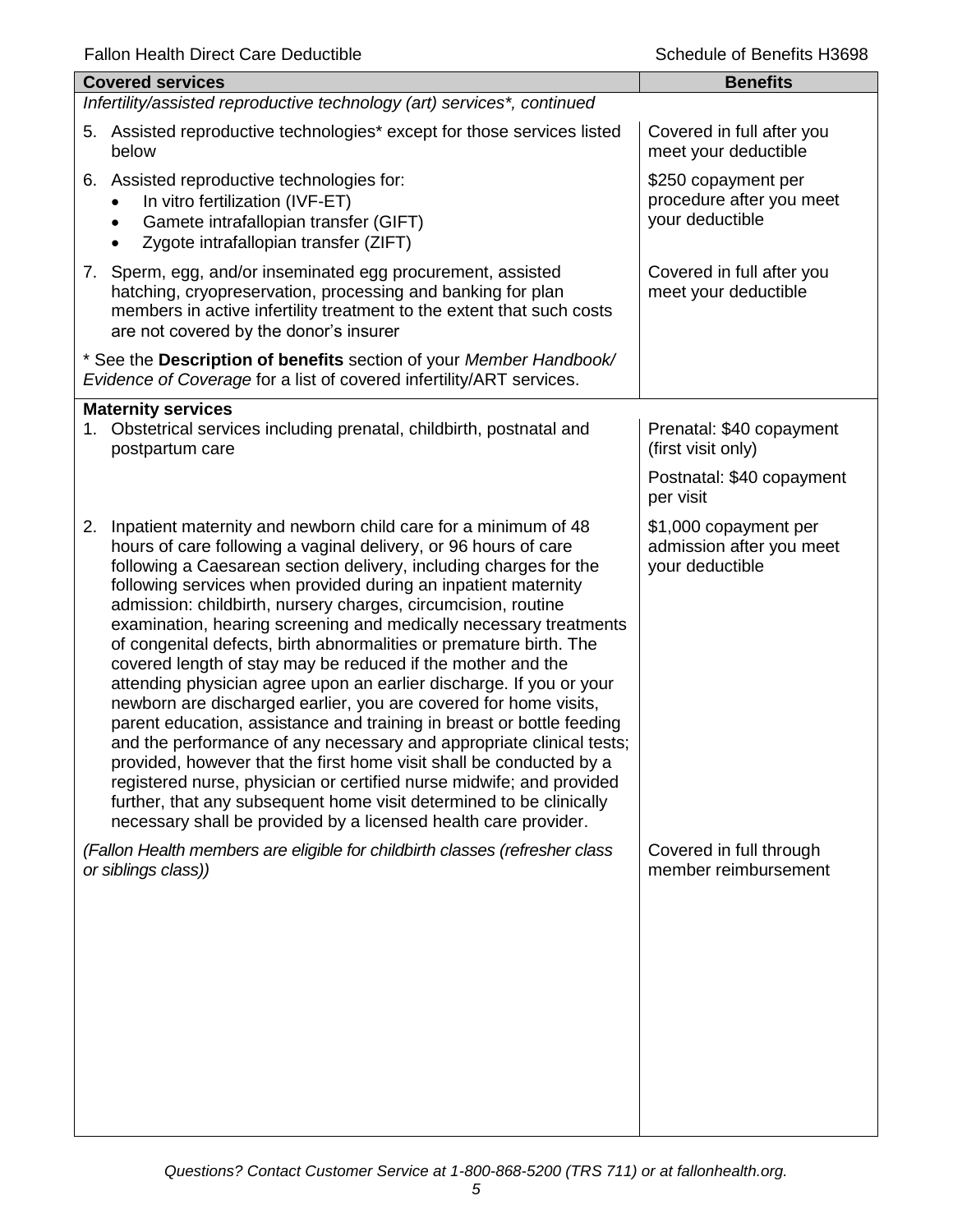|    | <b>Covered services</b>                                                                                                                                                                                                                                                                                                                                 | <b>Benefits</b>          |  |  |
|----|---------------------------------------------------------------------------------------------------------------------------------------------------------------------------------------------------------------------------------------------------------------------------------------------------------------------------------------------------------|--------------------------|--|--|
|    | Mental health and substance use services                                                                                                                                                                                                                                                                                                                |                          |  |  |
|    | Inpatient services<br>Prior authorization required                                                                                                                                                                                                                                                                                                      |                          |  |  |
| 1. | Inpatient hospital care for as many days as your condition requires,<br>including room and board and the services and supplies that would<br>ordinarily be furnished to you while you are an inpatient. These<br>include, but are not limited to, individual, family and group therapy,<br>pharmacological therapy, and diagnostic laboratory services. | Covered in full          |  |  |
|    | Note: Prior authorization will not be required for behavioral health<br>inpatient admission immediately following an emergency room visit.                                                                                                                                                                                                              |                          |  |  |
|    | <b>Intermediate services</b>                                                                                                                                                                                                                                                                                                                            |                          |  |  |
|    | Prior authorization required<br>Intermediate services include but are not limited to:<br>1. Acute and other residential treatment-Mental health services<br>provided in a 24-hour setting therapeutic environments                                                                                                                                      | Covered in full          |  |  |
|    | 2. Clinically managed detoxification services-24 hour, 7 days a week,<br>clinically managed de-tox services in a licensed non-hospital setting<br>that include 24 hour per day supervision                                                                                                                                                              | Covered in full          |  |  |
|    | 3. Partial Hospitalization: Short-term day/evening mental health<br>programming available 5 to 7 days per week                                                                                                                                                                                                                                          | \$40 copayment per visit |  |  |
|    | 4. Intensive outpatient programs: Multimodal, inter-disciplinary,<br>structured behavioral health treatment provided 2-3 hours per day,<br>multiple days per week                                                                                                                                                                                       | \$40 copayment per visit |  |  |
|    | 5. Day treatment: Program encompasses some portion of the day or<br>week rather than a weekly visit                                                                                                                                                                                                                                                     | \$40 copayment per visit |  |  |
|    | 6. Crisis Stabilization: Short-term psychiatric treatment in a structured,<br>community based therapeutic environments                                                                                                                                                                                                                                  | \$40 copayment per visit |  |  |
|    | 7. In-home therapy services                                                                                                                                                                                                                                                                                                                             | \$40 copayment per visit |  |  |
| 1. | Intermediate services for children and adolescents under the age of 19<br>Community-based acute treatment                                                                                                                                                                                                                                               | Covered in full          |  |  |
|    | 2. Intensive community-based treatment                                                                                                                                                                                                                                                                                                                  | Covered in full          |  |  |
| 3. | <b>Intensive Care Coordination</b>                                                                                                                                                                                                                                                                                                                      | Covered in full          |  |  |
| 4. | Family Stabilization Team (also referred to as In-Home Therapy)                                                                                                                                                                                                                                                                                         | Covered in full          |  |  |
| 5. | <b>In-home Behavioral Services</b>                                                                                                                                                                                                                                                                                                                      | Covered in full          |  |  |
| 6. | Mobile Crisis Intervention (service available up to seven days). Prior<br>authorization not required.                                                                                                                                                                                                                                                   | Covered in full          |  |  |
|    | 7. Family support and training                                                                                                                                                                                                                                                                                                                          | Covered in full          |  |  |
| 8. | Therapeutic mentoring services                                                                                                                                                                                                                                                                                                                          | Covered in full          |  |  |
|    | <b>Outpatient services</b><br>Outpatient office visits, including individual, group or family therapy.                                                                                                                                                                                                                                                  | \$40 copayment per visit |  |  |
| 2. | Psychopharmacological services, such as visits with a physician to<br>review, monitor and adjust the levels of prescription medication to<br>treat a mental condition. Prior authorization required.                                                                                                                                                    | \$40 copayment per visit |  |  |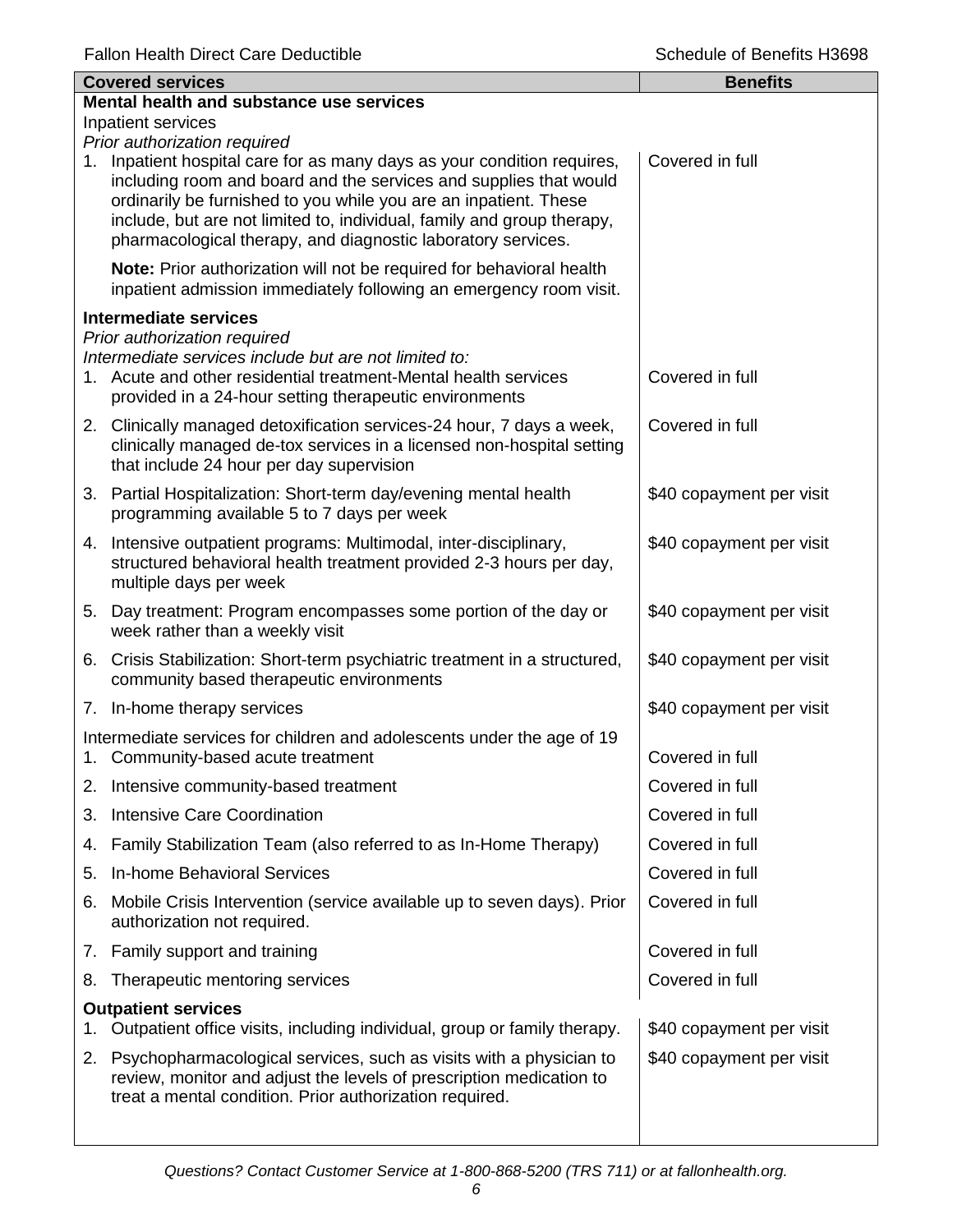|                                                                                                                                                                                                                                                                                                                                                                                            | <b>Covered services</b><br>Mental health and substance use services, continued                                                                                                                                                                                 | <b>Benefits</b>                                                                                             |
|--------------------------------------------------------------------------------------------------------------------------------------------------------------------------------------------------------------------------------------------------------------------------------------------------------------------------------------------------------------------------------------------|----------------------------------------------------------------------------------------------------------------------------------------------------------------------------------------------------------------------------------------------------------------|-------------------------------------------------------------------------------------------------------------|
|                                                                                                                                                                                                                                                                                                                                                                                            | 3. Neuropsychological assessment services when medically                                                                                                                                                                                                       | \$40 copayment per visit                                                                                    |
|                                                                                                                                                                                                                                                                                                                                                                                            | necessary. Prior authorization required.                                                                                                                                                                                                                       |                                                                                                             |
| Note: Effective for plan years beginning on or after October 1, 2015,<br>Massachusetts state law (Chapter 258 of the Acts of 2014) restricts the<br>circumstances in which insurers may require prior authorization for<br>substance use services. We will not require prior authorization for<br>substance use services in any circumstances where this is not allowed<br>by Chapter 258. |                                                                                                                                                                                                                                                                |                                                                                                             |
|                                                                                                                                                                                                                                                                                                                                                                                            | <b>Office visits and outpatient services</b><br>1. Office visits, to diagnose or treat an illness or an injury                                                                                                                                                 | \$40 copayment per visit with                                                                               |
|                                                                                                                                                                                                                                                                                                                                                                                            | Telehealth visits done via a secure, real time Telemedicine<br>$\bullet$<br>platform which is inclusive of both an audio and visual                                                                                                                            | a PCP and certain other<br>providers                                                                        |
|                                                                                                                                                                                                                                                                                                                                                                                            | component.                                                                                                                                                                                                                                                     | \$65 copayment per visit with<br>a specialist                                                               |
|                                                                                                                                                                                                                                                                                                                                                                                            | 2. A second opinion, upon your request, with another plan provider                                                                                                                                                                                             | \$40 copayment per visit with<br>a PCP and certain other<br>providers                                       |
|                                                                                                                                                                                                                                                                                                                                                                                            |                                                                                                                                                                                                                                                                | \$65 copayment per visit with<br>a specialist                                                               |
|                                                                                                                                                                                                                                                                                                                                                                                            | 3. Certain drugs covered under medical benefits, and that are ordered,<br>supplied and administered by a plan provider                                                                                                                                         | Covered in full after you<br>meet your deductible                                                           |
|                                                                                                                                                                                                                                                                                                                                                                                            | 4. Allergy injections                                                                                                                                                                                                                                          | Covered in full                                                                                             |
| 5.                                                                                                                                                                                                                                                                                                                                                                                         | Radiation therapy and Chemotherapy                                                                                                                                                                                                                             | Covered in full after you<br>meet your deductible                                                           |
| 6.                                                                                                                                                                                                                                                                                                                                                                                         | <b>Respiratory therapy</b>                                                                                                                                                                                                                                     | Covered in full after you<br>meet your deductible                                                           |
|                                                                                                                                                                                                                                                                                                                                                                                            | 7. Hormone replacement services in the doctor's office for<br>perimenopausal or postmenopausal women                                                                                                                                                           | \$40 copayment per visit                                                                                    |
|                                                                                                                                                                                                                                                                                                                                                                                            | 8. Diagnostic lab services ordered by a plan provider, in relation to a<br>covered office visit                                                                                                                                                                | \$50 copayment                                                                                              |
|                                                                                                                                                                                                                                                                                                                                                                                            | 9. Diagnostic X-ray services ordered by a plan provider, in relation to a<br>covered office visit                                                                                                                                                              | \$200 copayment after you<br>meet your deductible                                                           |
|                                                                                                                                                                                                                                                                                                                                                                                            | 10. Other diagnostic services including but not limited to, EKG,<br>endoscopy, colonoscopy and ultrasound                                                                                                                                                      | Covered in full after you<br>meet your deductible                                                           |
|                                                                                                                                                                                                                                                                                                                                                                                            | 11. High-tech imaging services, including but not limited to, MRI/MRA,<br>CT/CTA, PET scans and nuclear cardiology imaging. Limited to one<br>copayment per day when performed at the same facility for the<br>same diagnosis. (Prior authorization required.) | \$1,000 copayment per MRI,<br>CT, PET scan or nuclear<br>cardiology image after you<br>meet your deductible |
|                                                                                                                                                                                                                                                                                                                                                                                            | 12. Chiropractic services for acute musculoskeletal conditions. The<br>condition must be new or an acute exacerbation of a previous<br>condition. Chiropractic services will be covered as medically                                                           | \$40 copayment per visit                                                                                    |
|                                                                                                                                                                                                                                                                                                                                                                                            | necessary.<br>Outpatient lab tests and x-rays                                                                                                                                                                                                                  | See Diagnostic lab, x-ray<br>and high-tech imaging<br>services                                              |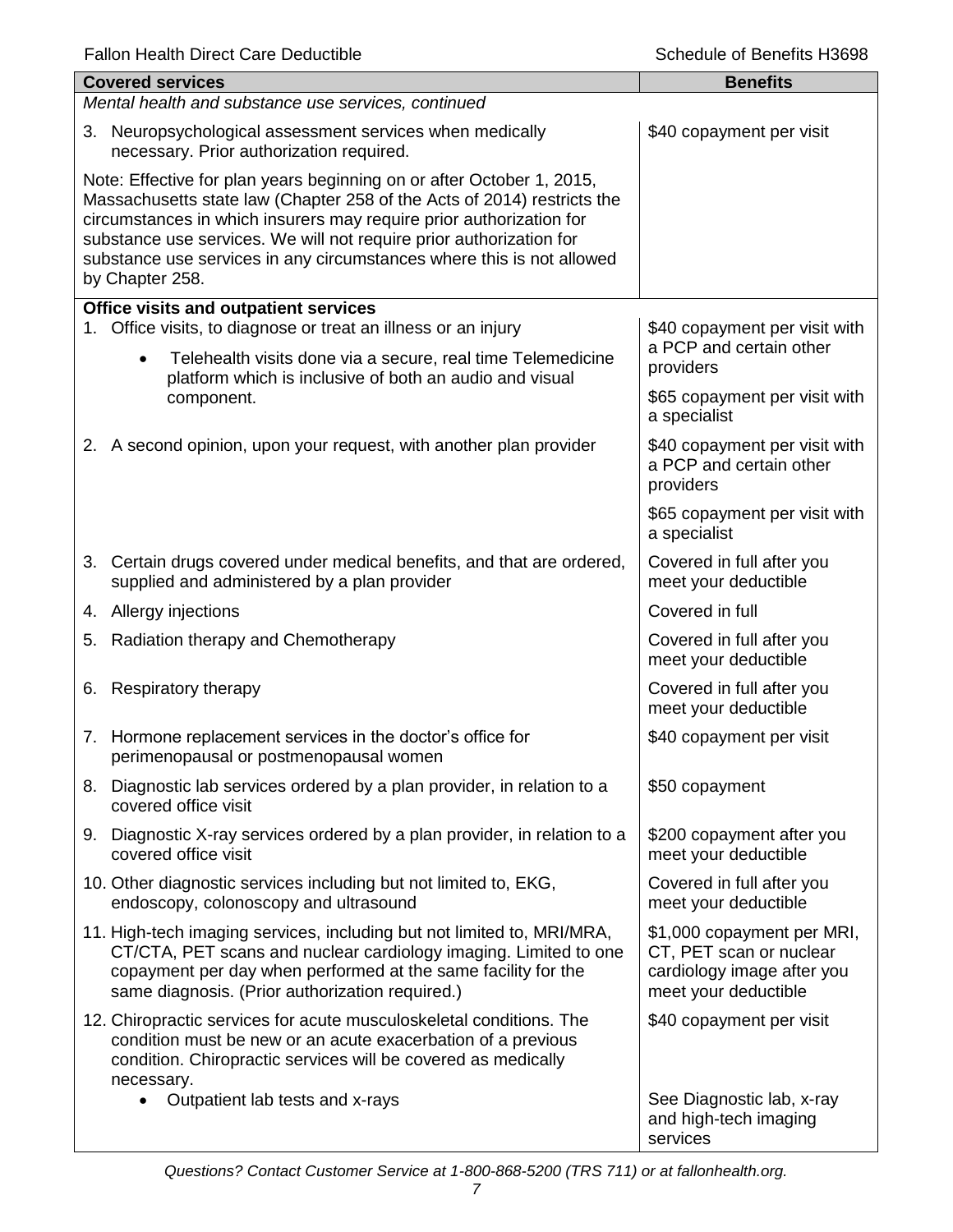| <b>Covered services</b>                                                                                                                                                                                                                                                            | <b>Benefits</b>                                                                                                                                             |  |  |
|------------------------------------------------------------------------------------------------------------------------------------------------------------------------------------------------------------------------------------------------------------------------------------|-------------------------------------------------------------------------------------------------------------------------------------------------------------|--|--|
| Office visits and outpatient services, continued                                                                                                                                                                                                                                   |                                                                                                                                                             |  |  |
| 13. Outpatient renal dialysis at a plan-designated center or continuous<br>ambulatory peritoneal dialysis                                                                                                                                                                          | Covered in full after you<br>meet your deductible                                                                                                           |  |  |
| 14. Diabetes outpatient self-management training and education,<br>including medical nutrition therapy, provided by a certified diabetes<br>health care provider                                                                                                                   | \$40 copayment per visit                                                                                                                                    |  |  |
| 15. Laboratory tests necessary for the diagnosis or treatment of<br>diabetes, including glycosylated hemoglobin, or HbAlc, tests, and<br>urinary/protein/microalbumin and lipid profiles                                                                                           | \$50 copayment                                                                                                                                              |  |  |
| 16. Medical social services provided to assist you in adjustment to your<br>or your family member's illness. This includes assessment,<br>counseling, consultation and assistance in accessing community<br>resources.                                                             | \$40 copayment per visit                                                                                                                                    |  |  |
| 17. Outpatient surgery, anesthesia and the medically necessary<br>preoperative and postoperative care related to the surgery                                                                                                                                                       | \$1,000 copayment per<br>surgery after you meet your<br>deductible when provided in<br>a hospital outpatient, day<br>surgery or ambulatory care<br>facility |  |  |
| 18. Visit to a contracted limited service clinic. Services are provided for<br>a variety of common illnesses, including, but not limited to:<br>strep throat<br>ear, eyes, sinus, bladder and bronchial infections<br>minor skin conditions (e.g. sunburn, cold sores)             | \$40 copayment per visit                                                                                                                                    |  |  |
| 19. Podiatry care                                                                                                                                                                                                                                                                  |                                                                                                                                                             |  |  |
| Outpatient lab tests and x-rays                                                                                                                                                                                                                                                    | See Diagnostic lab, x-ray<br>and imaging services                                                                                                           |  |  |
| Outpatient surgical services                                                                                                                                                                                                                                                       | See Outpatient surgery                                                                                                                                      |  |  |
| Outpatient medical care                                                                                                                                                                                                                                                            | See Office visits                                                                                                                                           |  |  |
| Oral surgery and related services<br>Referral and prior authorization required (except for extraction of impacted teeth or lingual frenectomy)<br>1. Removal or exposure of impacted teeth, including both hard and soft<br>tissue impactions, or an evaluation for this procedure | \$65 copayment per visit                                                                                                                                    |  |  |
| 2. Surgical treatments of cysts, affecting the teeth or gums, that must<br>be rendered by a plan oral surgeon                                                                                                                                                                      | \$65 copayment per visit                                                                                                                                    |  |  |
| Treatment of fractures of the jaw bone (mandible) or any facial bone<br>3.                                                                                                                                                                                                         | \$65 copayment per visit                                                                                                                                    |  |  |
| Evaluation and surgery for the treatment of temporomandibular joint<br>4.<br>disorder when a medical condition is diagnosed, or for surgery<br>related to the jaw or any structure connected to the jaw                                                                            | \$65 copayment per visit                                                                                                                                    |  |  |
| 5. Extraction of teeth in preparation for radiation treatment of the head<br>or neck                                                                                                                                                                                               | \$65 copayment per visit                                                                                                                                    |  |  |
| Surgical treatment related to cancer<br>6.                                                                                                                                                                                                                                         | \$65 copayment per visit                                                                                                                                    |  |  |
|                                                                                                                                                                                                                                                                                    |                                                                                                                                                             |  |  |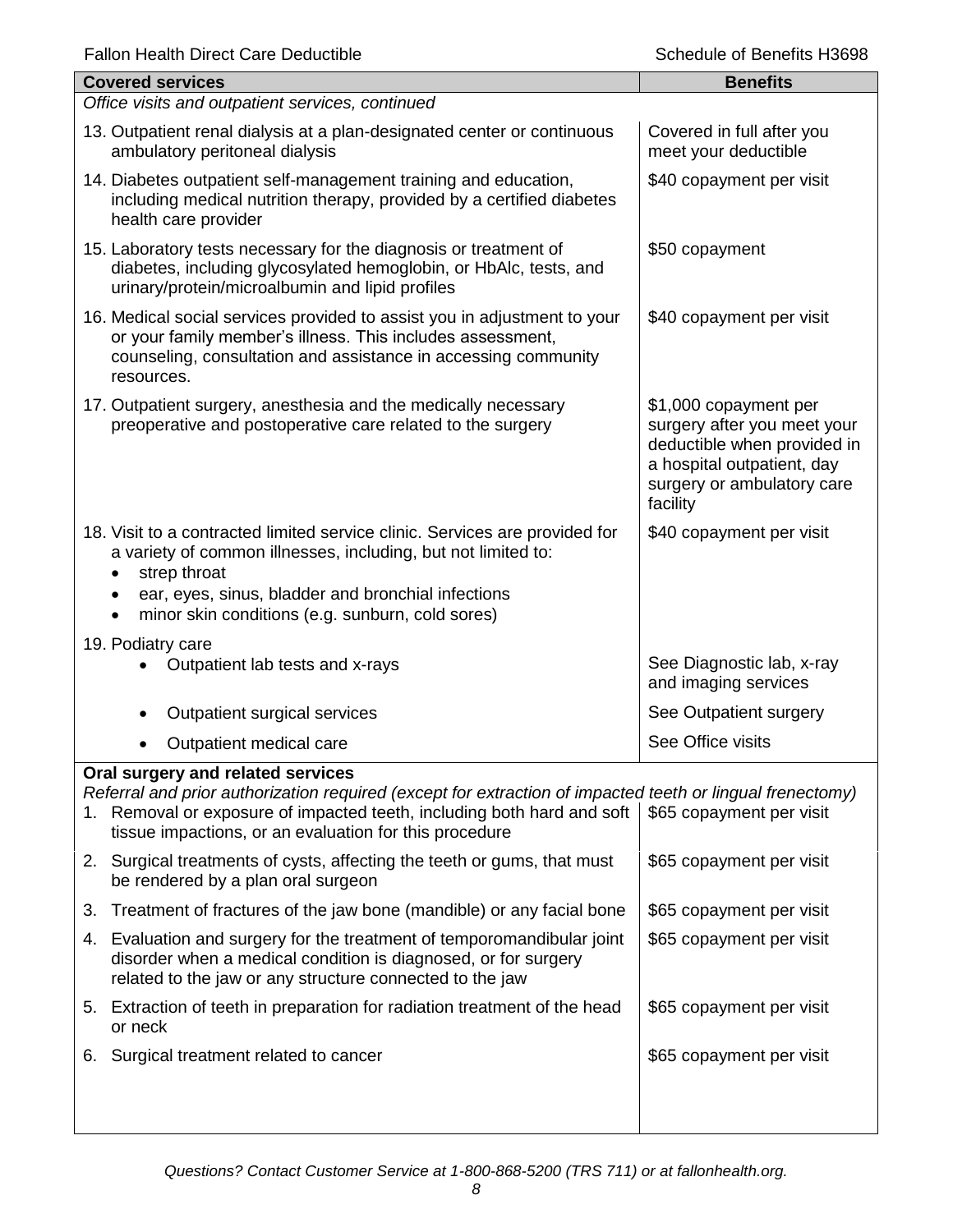| <b>Covered services</b>                                                                                                                                                                                                                        | <b>Benefits</b>                                                                       |
|------------------------------------------------------------------------------------------------------------------------------------------------------------------------------------------------------------------------------------------------|---------------------------------------------------------------------------------------|
| Oral surgery and related services, continued                                                                                                                                                                                                   |                                                                                       |
| 7. Emergency medical care, such as, to relieve pain and stop bleeding<br>as a result of accidental injury to sound natural teeth or tissues,                                                                                                   | \$40 copayment per visit to a<br>physician's or dentist's office                      |
| when provided as soon as medically possible after the injury. This<br>does not include restorative or other dental services. No referral or<br>authorization is required. Go to the closest provider.                                          | \$1,000 copayment per visit<br>to an emergency room after<br>you meet your deductible |
| Note: These benefits are for oral surgery services in an office setting. Oral surgery services in a hospital<br>outpatient, day surgery or ambulatory care facility, or as an inpatient are covered in full after you meet<br>your deductible. |                                                                                       |
| See Office visits and outpatient services for diagnostic lab and X-ray services.                                                                                                                                                               |                                                                                       |
| <b>Organ transplants</b>                                                                                                                                                                                                                       |                                                                                       |
| Referral and prior authorization required<br>1. Office visits related to the transplant                                                                                                                                                        | \$40 copayment per visit with<br>a PCP and certain other<br>providers                 |
|                                                                                                                                                                                                                                                | \$65 copayment per visit with<br>a specialist                                         |
| Inpatient hospital services, including room and board in a<br>2.<br>semiprivate room and the services and supplies that would ordinarily<br>be furnished to you while you are an inpatient                                                     | \$1,000 copayment per<br>admission after you meet<br>your deductible                  |
| 3. Human leukocyte antigen (HLA) or histocompatability locus antigen<br>testing for A, B or DR antigens, or any combination thereof,<br>necessary to establish bone marrow transplant donor suitability of a<br>member                         | \$50 copayment                                                                        |
| Pediatric dental services*<br>(for members under the age of 19)                                                                                                                                                                                | See Addendum: Pediatric<br><b>Dental Services</b>                                     |
| Pediatric vision services*<br>(for members under the age of 19)                                                                                                                                                                                | See Addendum: Pediatric<br><b>Vision Services</b>                                     |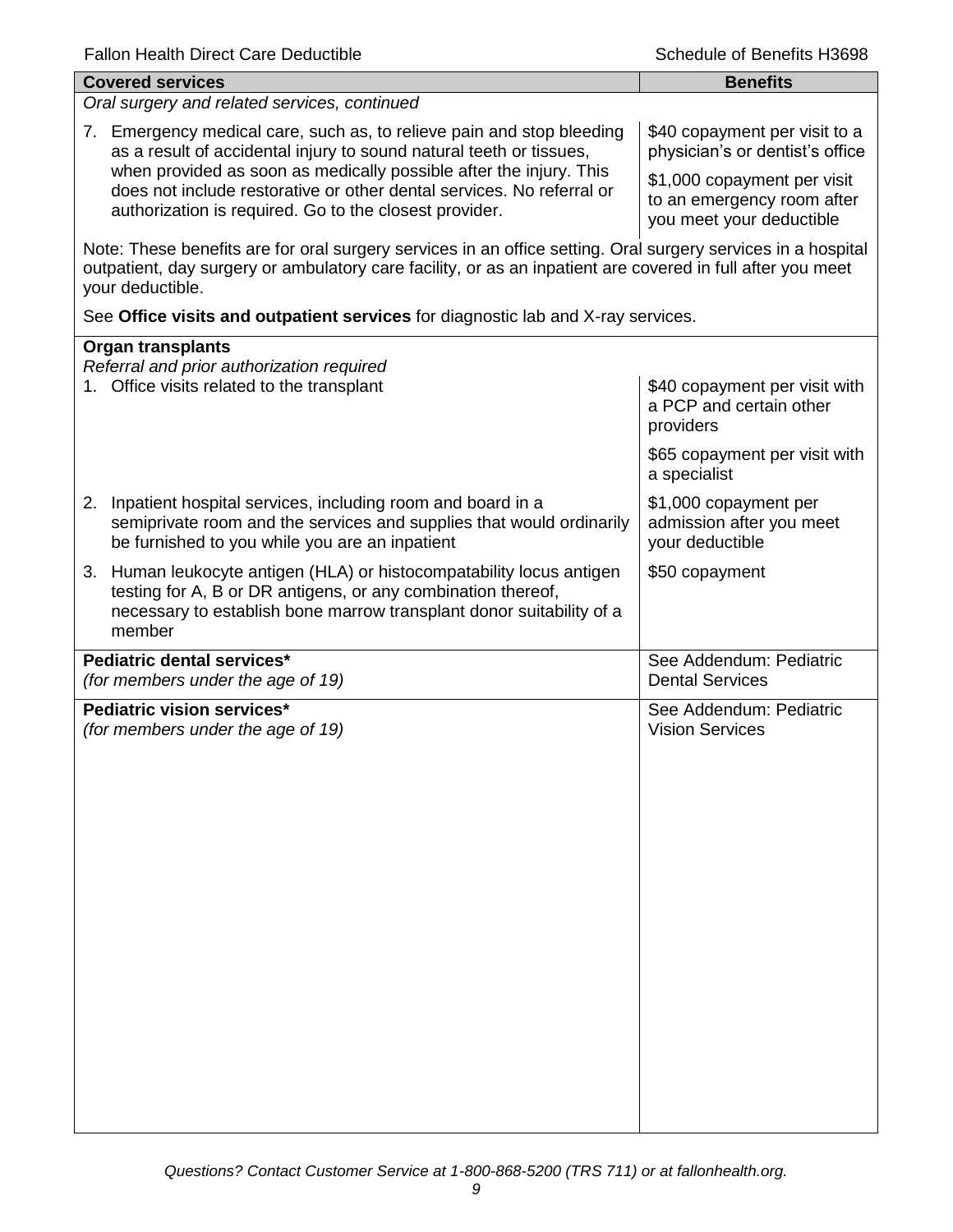| <b>Covered services</b>                                                                                                                                                                                                                                                                                                                                                                                                                                                | <b>Benefits</b>                                                                                                                                              |
|------------------------------------------------------------------------------------------------------------------------------------------------------------------------------------------------------------------------------------------------------------------------------------------------------------------------------------------------------------------------------------------------------------------------------------------------------------------------|--------------------------------------------------------------------------------------------------------------------------------------------------------------|
| <b>Prescription drugs</b>                                                                                                                                                                                                                                                                                                                                                                                                                                              |                                                                                                                                                              |
| Covered prescription items:<br>• Prescription medication<br>Prescription contraceptive drugs and devices*<br>$\bullet$<br>Hormone replacement therapy for peri- and post-menopausal<br>$\bullet$<br>women<br>Injectable agents (self-administered**)                                                                                                                                                                                                                   | Network pharmacy:<br>Tier 1: \$30 copayment<br>Tier 2: \$60 copayment<br>Tier 3: \$100 copayment<br>Tier 4: \$150 copayment<br>for up to a 30-day supply     |
| Insulin<br>$\bullet$<br>Syringes (including insulin syringes) or needles when medically<br>$\bullet$<br>necessary<br>Supplies for the treatment of diabetes, as required by state law,<br>$\bullet$<br>including:<br>blood glucose monitoring strips<br>urine glucose strips<br>—<br>lancets<br>ketone strips<br>$\overline{\phantom{0}}$<br>Special medical formulas to treat certain metabolic disorders as<br>required by state law (prior authorization required). | Mail-order pharmacy:<br>Tier 1: \$60 copayment<br>Tier 2: \$120 copayment<br>Tier 3: \$200 copayment<br>Tier 4: \$450 copayment<br>for up to a 90-day supply |
| *Generic prescription contraceptive drugs and devices are covered in<br>full. Brand name prescription contraceptive drugs and devices with no<br>generic equivalent are covered in full (prior authorization required).                                                                                                                                                                                                                                                |                                                                                                                                                              |
| ** Injectables administered in the doctor's office or under other<br>professional supervision are covered as a medical benefit.                                                                                                                                                                                                                                                                                                                                        |                                                                                                                                                              |
| Orally administered anticancer medications used to kill or slow the<br>growth of cancerous cells                                                                                                                                                                                                                                                                                                                                                                       | Covered in full                                                                                                                                              |
| Certain medications cannot be limited to a 30-day supply due to<br>manufacturer packaging, for example, a prefilled syringe. In these<br>cases, you will be charged the applicable copay/coinsurance based on<br>the actual day supply.                                                                                                                                                                                                                                |                                                                                                                                                              |
| Note: Medical and surgical supplies obtained through a pharmacy may<br>have a drug prescription benefit cost-sharing applied.                                                                                                                                                                                                                                                                                                                                          |                                                                                                                                                              |
|                                                                                                                                                                                                                                                                                                                                                                                                                                                                        |                                                                                                                                                              |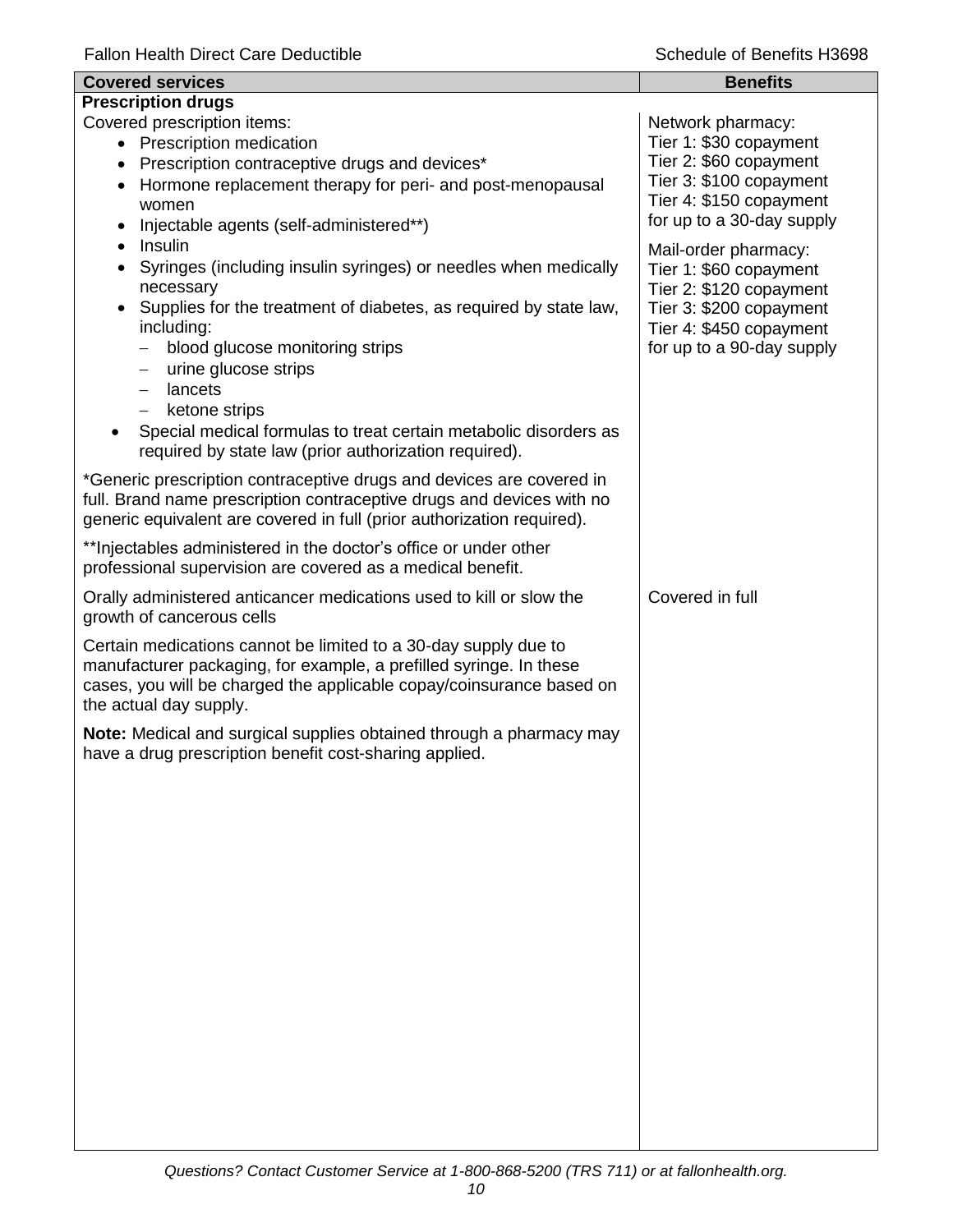|                                                                                                                                                                                                                                                                                                                                                                                                                             | <b>Benefits</b>                                                                                                                                                                                                                                                                                                                                                                                                                                                                                                                                                                                                                                                                                                              |  |  |
|-----------------------------------------------------------------------------------------------------------------------------------------------------------------------------------------------------------------------------------------------------------------------------------------------------------------------------------------------------------------------------------------------------------------------------|------------------------------------------------------------------------------------------------------------------------------------------------------------------------------------------------------------------------------------------------------------------------------------------------------------------------------------------------------------------------------------------------------------------------------------------------------------------------------------------------------------------------------------------------------------------------------------------------------------------------------------------------------------------------------------------------------------------------------|--|--|
| <b>Preventive care</b>                                                                                                                                                                                                                                                                                                                                                                                                      |                                                                                                                                                                                                                                                                                                                                                                                                                                                                                                                                                                                                                                                                                                                              |  |  |
|                                                                                                                                                                                                                                                                                                                                                                                                                             | Covered in full                                                                                                                                                                                                                                                                                                                                                                                                                                                                                                                                                                                                                                                                                                              |  |  |
| covered medical benefits and that are ordered, supplied and<br>administered by a plan physician. If administered by a plan<br>specialist, you will generally need to obtain a referral to see the<br>specialist.                                                                                                                                                                                                            | Covered in full                                                                                                                                                                                                                                                                                                                                                                                                                                                                                                                                                                                                                                                                                                              |  |  |
| mammogram for women age 40 and older                                                                                                                                                                                                                                                                                                                                                                                        | Covered in full                                                                                                                                                                                                                                                                                                                                                                                                                                                                                                                                                                                                                                                                                                              |  |  |
| (cytological screening) and pelvic exam                                                                                                                                                                                                                                                                                                                                                                                     | Covered in full                                                                                                                                                                                                                                                                                                                                                                                                                                                                                                                                                                                                                                                                                                              |  |  |
|                                                                                                                                                                                                                                                                                                                                                                                                                             | Covered in full                                                                                                                                                                                                                                                                                                                                                                                                                                                                                                                                                                                                                                                                                                              |  |  |
| Hearing and vision screening                                                                                                                                                                                                                                                                                                                                                                                                | Covered in full                                                                                                                                                                                                                                                                                                                                                                                                                                                                                                                                                                                                                                                                                                              |  |  |
| child's first year after birth, at least three times during the next year,<br>then at least annually until the child's sixth birthday. This includes<br>the following services, as recommended by the physician and in<br>accordance with state law:<br>• physical examination<br>• history<br>measurements<br>sensory screening<br>٠<br>neuropsychiatric evaluation<br>$\bullet$<br>• development screening and assessment | Covered in full                                                                                                                                                                                                                                                                                                                                                                                                                                                                                                                                                                                                                                                                                                              |  |  |
| • appropriate immunizations<br>• hereditary and metabolic screening at birth<br>• newborn hearing screening test performed before the newborn<br>infant is discharged from the hospital or birthing center<br>• tuberculin tests, hematocrit, hemoglobin, and other appropriate<br>blood tests and urinalysis<br>• lead screening                                                                                           | Covered in full                                                                                                                                                                                                                                                                                                                                                                                                                                                                                                                                                                                                                                                                                                              |  |  |
| devices, and medical services related to the use of all contraceptive<br>methods*                                                                                                                                                                                                                                                                                                                                           | Covered in full                                                                                                                                                                                                                                                                                                                                                                                                                                                                                                                                                                                                                                                                                                              |  |  |
| provider designed to create a plan to stop smoking.                                                                                                                                                                                                                                                                                                                                                                         | Covered in full                                                                                                                                                                                                                                                                                                                                                                                                                                                                                                                                                                                                                                                                                                              |  |  |
|                                                                                                                                                                                                                                                                                                                                                                                                                             |                                                                                                                                                                                                                                                                                                                                                                                                                                                                                                                                                                                                                                                                                                                              |  |  |
|                                                                                                                                                                                                                                                                                                                                                                                                                             | <b>Covered services</b><br>1. Routine physical exams for the prevention and detection of disease<br>2. Immunizations that are included on the formulary, that are for<br>3. A baseline mammogram for women age 35 to 40, and a yearly<br>4. Routine gynecological care services, including an annual Pap smear<br>5. Routine eye exams, once in each 12-month period<br>7. Well-child care and pediatric services, at least six times during the<br>8. Pediatric services including:<br>9. Female consultations, examinations, procedures, contraceptive<br>10. Tobacco counseling sessions with your primary physician or other<br>* Prescription contraceptive devices are covered under the prescription<br>drug benefit. |  |  |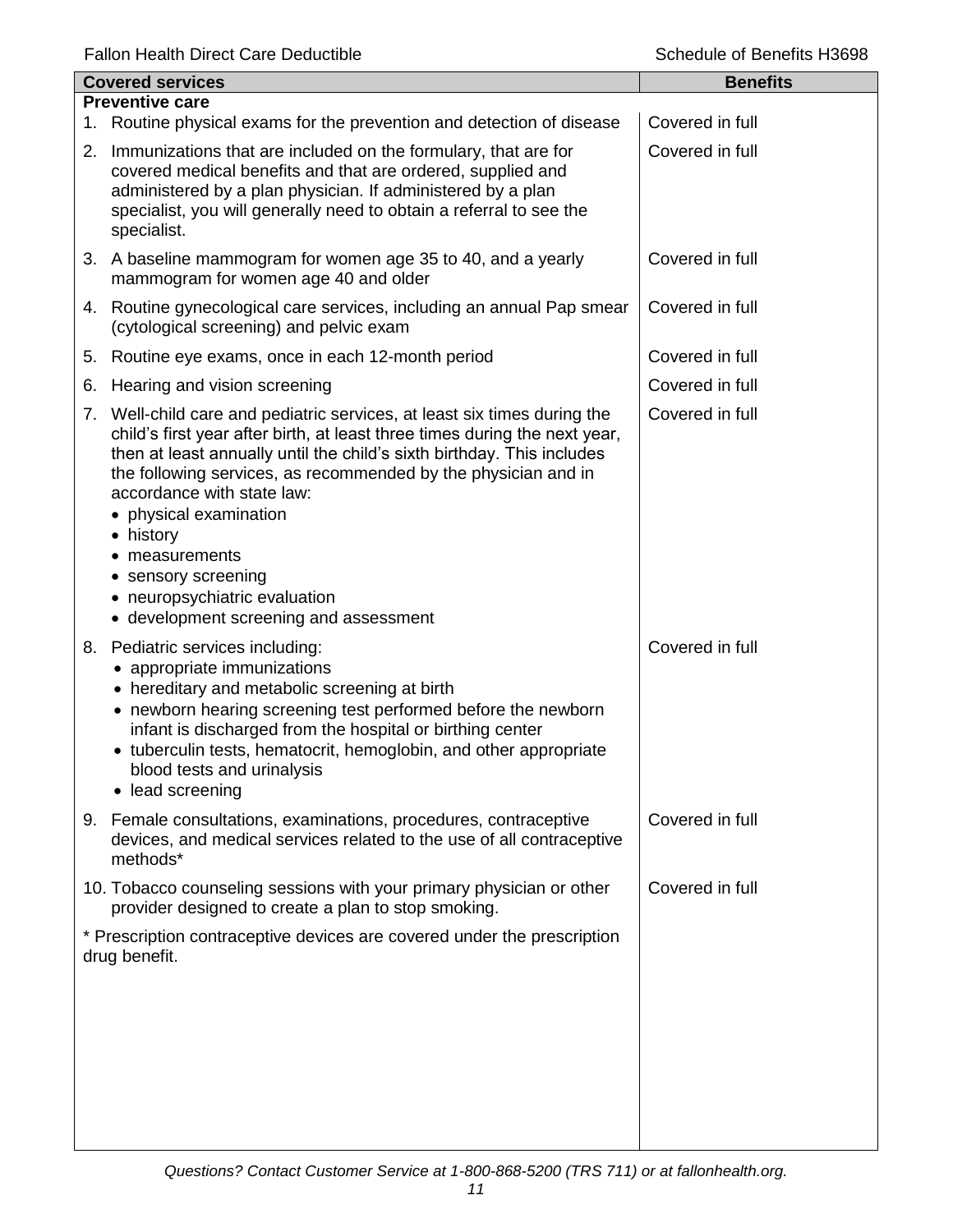|                                          | <b>Covered services</b>                                                                                                                                                                                                                                                                                                                                                                                                                               | <b>Benefits</b>                                                      |
|------------------------------------------|-------------------------------------------------------------------------------------------------------------------------------------------------------------------------------------------------------------------------------------------------------------------------------------------------------------------------------------------------------------------------------------------------------------------------------------------------------|----------------------------------------------------------------------|
|                                          | <b>Reconstructive surgery</b><br>Referral and prior authorization required (unless provided by a Reliant<br>Medical Group specialist and you have a Reliant Medical Group PCP)<br>1. Inpatient hospital services including room and board in a semiprivate<br>room and the services and supplies that would ordinarily be<br>furnished to you while you are an inpatient, including Massachusetts<br>mandated services for cleft lip and cleft palate | \$1,000 copayment per<br>admission after you meet<br>your deductible |
|                                          | <b>Rehabilitation and habilitation services</b>                                                                                                                                                                                                                                                                                                                                                                                                       |                                                                      |
|                                          | Referral required<br>1. Physical and occupational therapy services are covered for up to 60<br>visits combined per benefit period when medically necessary with a<br>PCP referral. After 60 combined physical and occupational therapy<br>visits, prior authorization based on medical necessity is required for<br>additional visits.                                                                                                                | \$40 copayment per visit after<br>you meet your deductible           |
|                                          | 2. Medically necessary services for the diagnosis and treatment of<br>speech, hearing and language disorders when services are provided<br>by a plan provider who is a speech-language pathologist or<br>audiologist; and at a plan facility or a plan provider's office with a<br>PCP referral. After 30 speech therapy visits, prior authorization<br>based on medical necessity is required for additional visits.                                 | \$40 copayment per visit after<br>you meet your deductible           |
|                                          | 3. Cardiac rehabilitation services to treat cardiovascular disease in<br>accordance with state law and Department of Public Health<br>regulations                                                                                                                                                                                                                                                                                                     | \$40 copayment per visit after<br>you meet your deductible           |
|                                          | 4. Medically necessary early intervention services delivered by a<br>certified early intervention specialist, according to operational<br>standards developed by the Department of Public Health, for<br>children from birth to their third birthday.                                                                                                                                                                                                 | Covered in full                                                      |
|                                          | 5. Pulmonary rehabilitation services for chronic obstructive pulmonary<br>disease (COPD) are covered for up to two one-hour sessions per<br>day, for up to 36 lifetime sessions.                                                                                                                                                                                                                                                                      | Covered in full after you<br>meet your deductible                    |
| <b>Skilled nursing facility services</b> |                                                                                                                                                                                                                                                                                                                                                                                                                                                       |                                                                      |
|                                          | Referral and prior authorization required<br>1. Inpatient hospital services, for up to 100 days per benefit period<br>provided criteria is met, including room and board in a semiprivate<br>room and the services and supplies that would ordinarily be<br>furnished to you while you are an inpatient                                                                                                                                               | \$1,000 copayment per<br>admission after you meet<br>your deductible |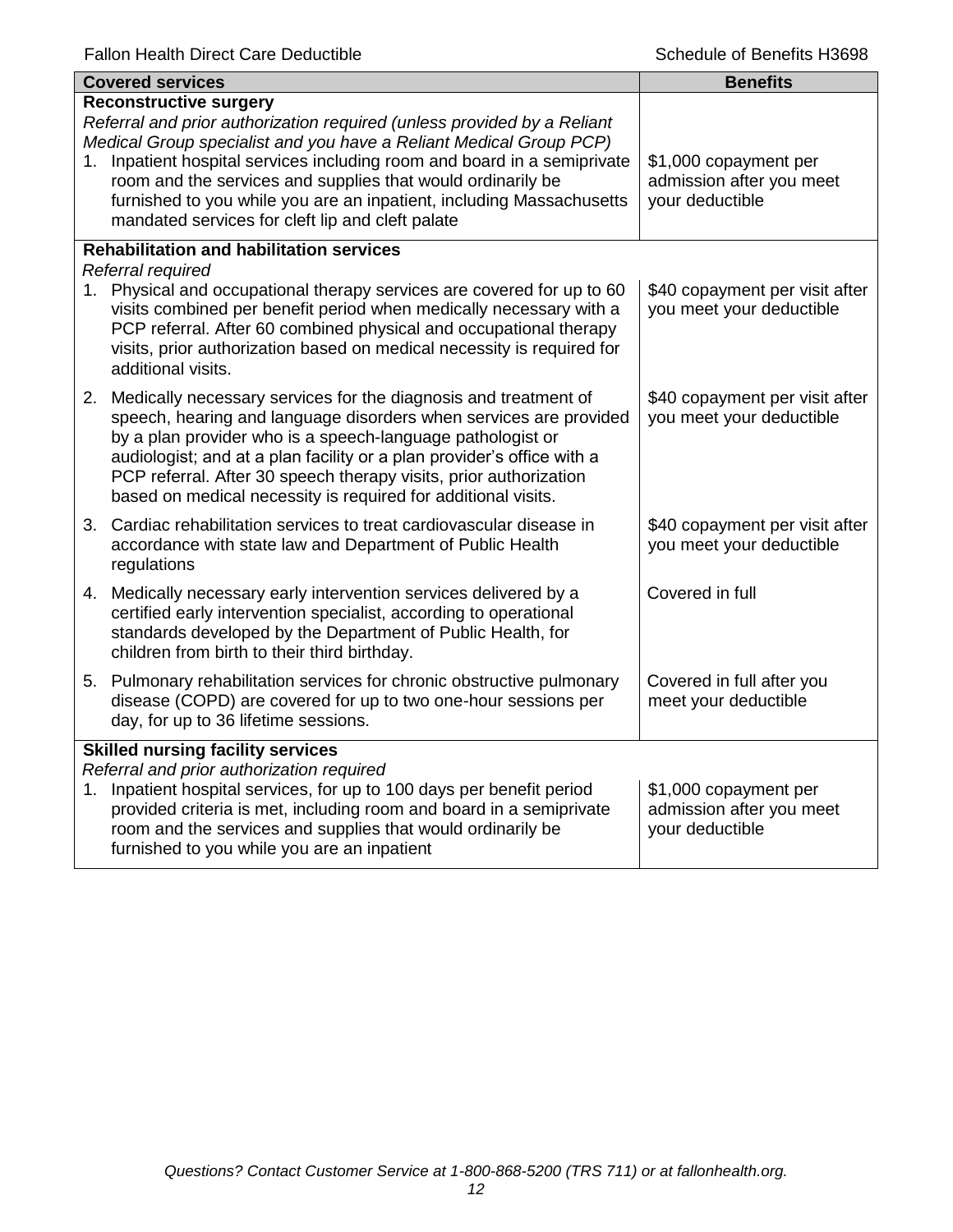# **Addendum Pediatric Dental Services**

### *This addendum is part of your Member* Handbook/Evidence of Coverage.

This addendum provides you with the cost-sharing that you are responsible for when you get covered pediatric dental care from a plan dentist for members under the age of 19. For a list of plan dentists, go to fallonhealth.org or call Customer Service at 1-800-868-5200 (TRS 711).

# **Preventive and Diagnostic Services**

|                                                                             | <b>Benefits</b> |
|-----------------------------------------------------------------------------|-----------------|
| <b>Preventive and Diagnostic Services</b>                                   |                 |
| Comprehensive Evaluation (once per lifetime per provider or location)<br>٠  |                 |
| Periodic Oral Exams (two per benefit period)<br>$\bullet$                   |                 |
| Limited oral evaluation (two per benefit period)<br>$\bullet$               |                 |
| Full mouth x-rays (once every 36 months per provider or location)           |                 |
| Panoramic x-rays (once every 36 months per provider or location)            |                 |
| Bitewing x-rays (two per benefit period)<br>٠                               | Covered in full |
| Single tooth x-rays (one per visit)                                         |                 |
| Teeth cleaning, including minor scaling procedures (two per benefit period) |                 |
| Fluoride Treatments (one per day per provider or location)                  |                 |
| Space maintainers                                                           |                 |
| Sealants (Please note: Sealants are not covered on previously restored      |                 |
| teeth) (Once every 36 months per provider or location)                      |                 |

# **Basic Covered Services**

|                                                                                                                                                                                                                                                                                                                                            | <b>Benefits</b> |
|--------------------------------------------------------------------------------------------------------------------------------------------------------------------------------------------------------------------------------------------------------------------------------------------------------------------------------------------|-----------------|
| <b>Basic Covered Services</b><br>Amalgam restorations (once per benefit period per tooth)<br>Composite resin restorations (once per benefit period per tooth)<br>Recement crowns/onlays<br>Rebase or reline dentures (once every 24 months)<br>Root canals on permanent teeth (once per lifetime per tooth)                                |                 |
| Prefabricated stainless steel crowns (once per lifetime per tooth)<br>Periodontal scaling and root planning (once every 36 months)<br>Simple extractions (once per lifetime per tooth, erupted or exposed root)<br>Surgical extractions (once per lifetime per tooth)<br>Vital pulpotomy<br>Apeicocectomy<br>Palliative care<br>Anesthesia | 25% coinsurance |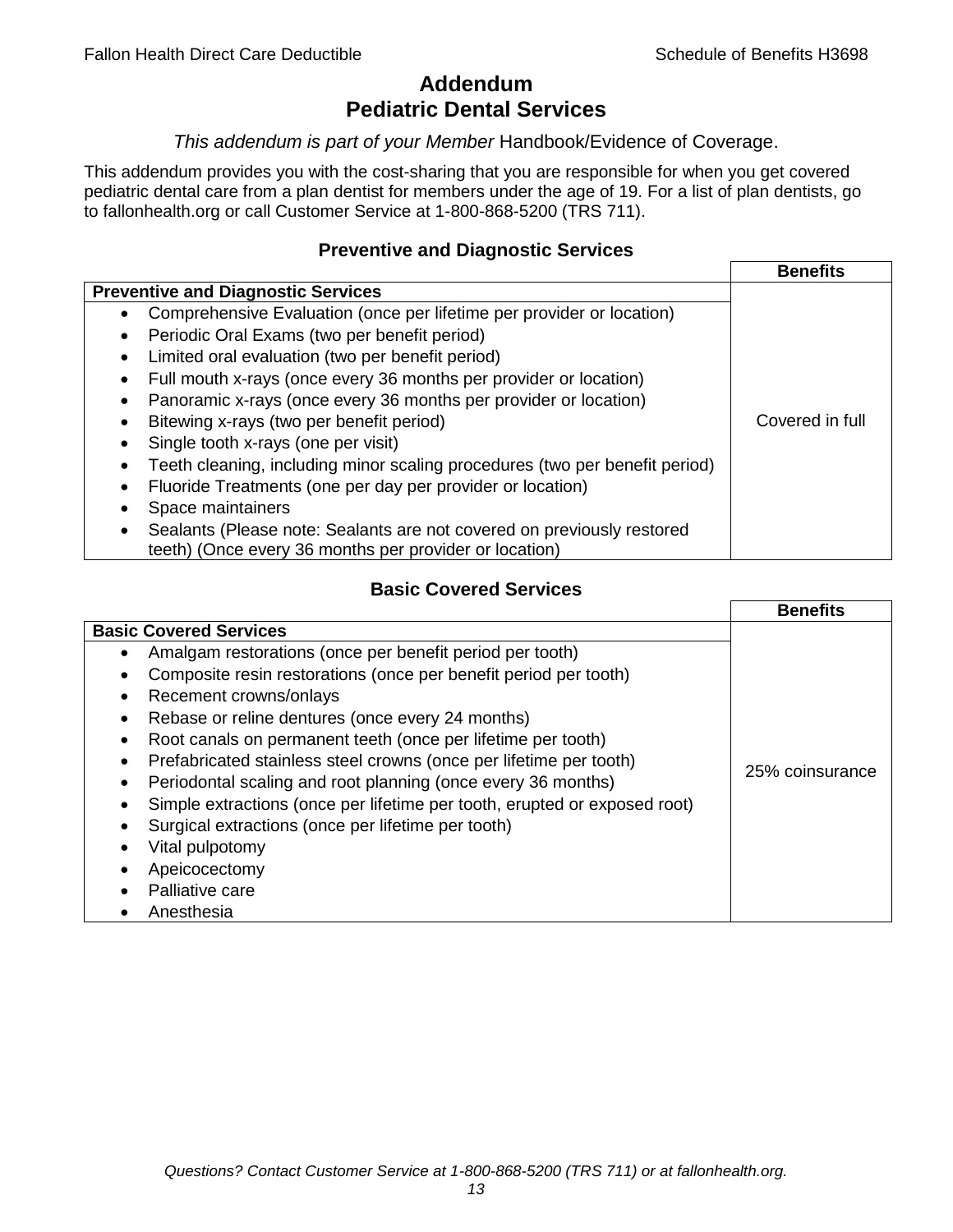# **Major Restorative Services**

|                                                                                                    | <b>Benefits</b> |
|----------------------------------------------------------------------------------------------------|-----------------|
| <b>Major Restorative Services</b>                                                                  |                 |
| • Crown, resin (once every 60 months per tooth)                                                    |                 |
| Porcelain/ceramic crowns (once every 60 months per tooth)<br>$\bullet$                             | 50% coinsurance |
| Porcelain fused to metal/mobile/high noble crowns (once every 60 months<br>$\bullet$<br>per tooth) |                 |
| • Partial and complete dentures (once every 84 months)                                             |                 |

# **Orthodontia**

|                                                                                                                                                                                                                                                                        | <b>Benefits</b> |
|------------------------------------------------------------------------------------------------------------------------------------------------------------------------------------------------------------------------------------------------------------------------|-----------------|
| <b>Orthodontia</b>                                                                                                                                                                                                                                                     |                 |
| Coverage is provided for services under the following conditions: only when<br>medically necessary; patient must have severe and handicapping malocclusion as<br>defined by HLD index score of 28 and/or one or more auto qualifiers. Prior<br>authorization required. | 50% coinsurance |

# **Related exclusions**

1. Any service that is not listed in this addendum is not covered.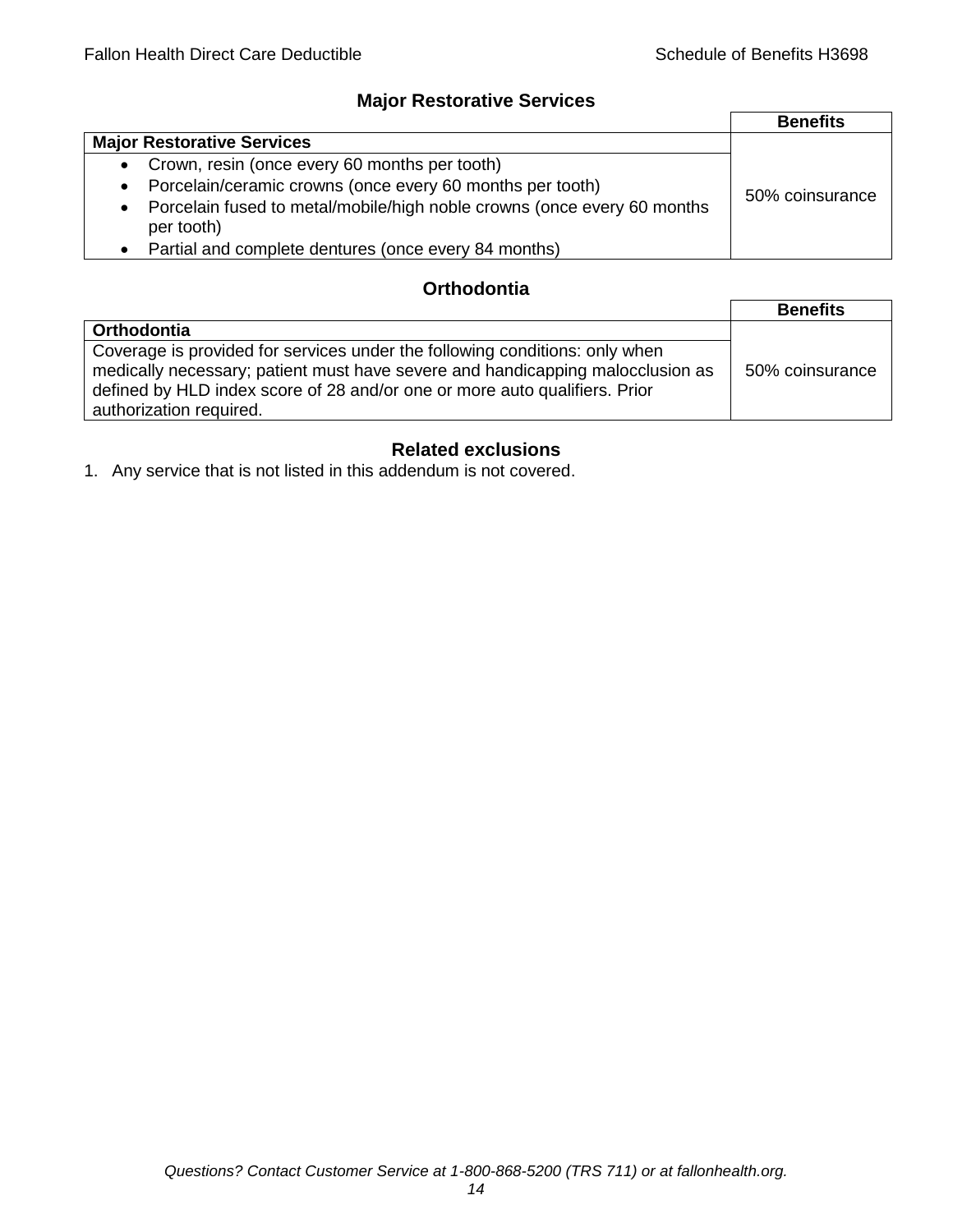# **Addendum Pediatric Vision Services**

### This addendum is part of your *Member Handbook/Evidence of Coverage*.

This addendum provides you with the cost-sharing that you are responsible for when you get covered pediatric vision care from a plan vision provider for members under the age of 19. For more information about your eye and vision care benefits, including a list of plan vision providers, go to fallonhealth.org or call Customer Service at 1-800-868-5200 (TRS 711).

| Service                                                 | Member cost                         |
|---------------------------------------------------------|-------------------------------------|
| Eye exam                                                |                                     |
| Exam with dilation as necessary, once per calendar year | \$0                                 |
| <b>Frames</b>                                           |                                     |
| One designated set, once per calendar year              | \$0                                 |
| Lenses:                                                 |                                     |
| <b>Standard lenses</b>                                  |                                     |
| Single vision                                           | \$0                                 |
| <b>Bifocal</b>                                          | \$0                                 |
| <b>Trifocal</b>                                         | \$0                                 |
| Lenticular                                              | \$0                                 |
| Progressive lenses                                      |                                     |
| Standard                                                | \$0                                 |
| Premium                                                 | \$0 for first \$120 of retail cost, |
|                                                         | 80% of any additional retail cost.  |
| Lens options                                            |                                     |
| Choice of plastic or glass lenses                       | \$0                                 |
| UV treatment                                            | \$0                                 |
| Tint – includes fashion and gradient tinting, and       | \$0                                 |
| oversized and glass-grey #3 prescription sunglass       |                                     |
| lenses                                                  |                                     |
| Standard plastic scratch coating                        | \$0                                 |
| Standard polycarbonate (kids)                           | \$0                                 |
| Plastic photosensitive lenses                           | \$0                                 |
|                                                         |                                     |
| Other options:                                          |                                     |
| Intermediate vision lenses<br>Standard anti-reflective  | \$0<br>\$45                         |
|                                                         | 80% of retail cost                  |
| Photochromic plastic<br><b>Blended segment lenses</b>   | 80% of retail cost                  |
| <b>Polarized lenses</b>                                 | 80% of retail cost                  |
| Premium anti-reflective costing                         | 80% of retail cost                  |
| Ultra anti-reflective coating                           | 80% of retail cost                  |
| Hi-Index lenses                                         | 80% of retail cost                  |
| Other add-ons                                           | 80% of retail cost                  |
| Additional complete pairs of eyewear                    | 60% of retail                       |
|                                                         |                                     |
|                                                         |                                     |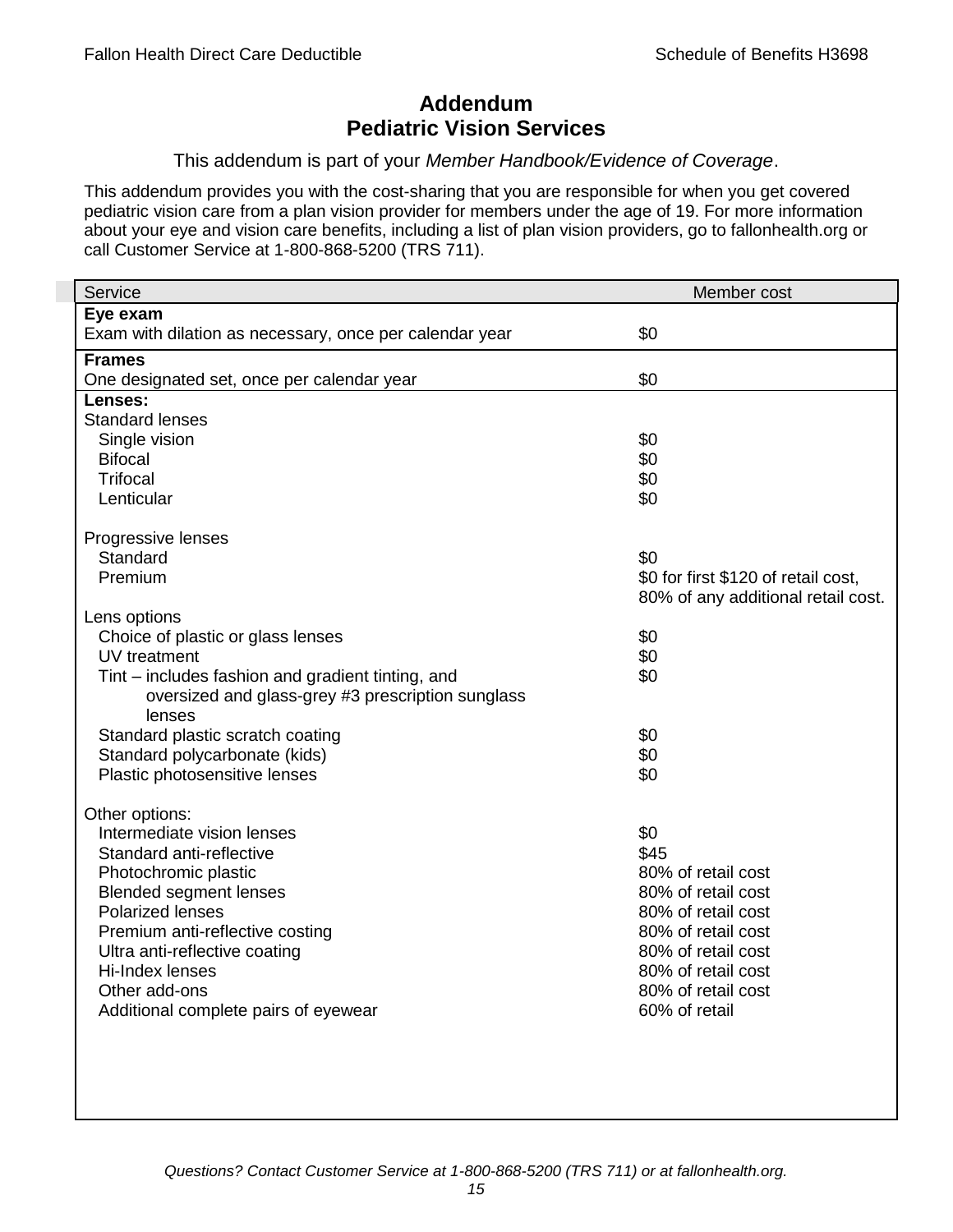| <b>Contact lenses</b><br>One pair of conventional contact lenses, in place of<br>eyeglass lenses                                                                                                                                                                                                                                  | \$0 for first \$150 of retail cost,<br>75% of any additional retail cost. |
|-----------------------------------------------------------------------------------------------------------------------------------------------------------------------------------------------------------------------------------------------------------------------------------------------------------------------------------|---------------------------------------------------------------------------|
| In place of a pair of conventional contact lenses, the<br>member may elect either of the following options:<br>Up to a 6 month supply of monthly or two-week<br>$\bullet$<br>single vision spherical or toric contact lenses<br>Up to a 3 month supply of daily disposable single<br>$\bullet$<br>vision spherical contact lenses |                                                                           |
|                                                                                                                                                                                                                                                                                                                                   | Up to \$55<br>10% discount from retail price                              |
| Standard contact lens fit and follow-up<br>Premium contact lens fit and follow-up                                                                                                                                                                                                                                                 | 85% of retail cost                                                        |
| Additional conventional contact lenses                                                                                                                                                                                                                                                                                            |                                                                           |
|                                                                                                                                                                                                                                                                                                                                   | \$0                                                                       |
| Medically necessary contact lenses, in place of other<br>eyewear                                                                                                                                                                                                                                                                  |                                                                           |
| Low vision services                                                                                                                                                                                                                                                                                                               | \$0                                                                       |
| •One comprehensive low vision evaluation, once<br>every five years, when medically necessary                                                                                                                                                                                                                                      | \$0                                                                       |
| • Follow-up care, four visits in any five year period,<br>when medically necessary<br>.Low vision aids, such as high-power spectacles,<br>magnifiers, and telescopes, once every 24<br>months, when medically necessary                                                                                                           | 25% of retail cost                                                        |
| Additional discounts on vision items are available; see<br>a plan provider or contact the plan for details.                                                                                                                                                                                                                       |                                                                           |

# **Related exclusions**

- 1. Orthoptic or vision training, subnormal vision aids and any associated supplemental testing; Aniseikonic lenses.
- 2. Medical and/or surgical treatment of the eye, eyes or supporting structures.
- 3. Any eye or vision examination, or any corrective eyewear required by a policyholder as a condition of employment; Safety eyewear.
- 4. Services provided as a result of any Workers' Compensation law, or similar legislation, or required by any governmental agency or program whether federal, state or subdivisions thereof.
- 5. Non-prescription lenses and/or contact lenses.
- 6. Non-prescription sunglasses.
- 7. Two pair of glasses in lieu of bifocals.
- 8. Services rendered after the date an insured person ceases to be covered under the policy, except when vision materials ordered before coverage ended are delivered, and the services rendered to the insured person are within 31 days from the date of such order.
- 9. Services or materials provided by any other group benefit plan providing vision care.
- 10. Lost or broken lenses, frames, glasses, or contact lenses will not be replaced except in the next benefit period when vision materials would become available.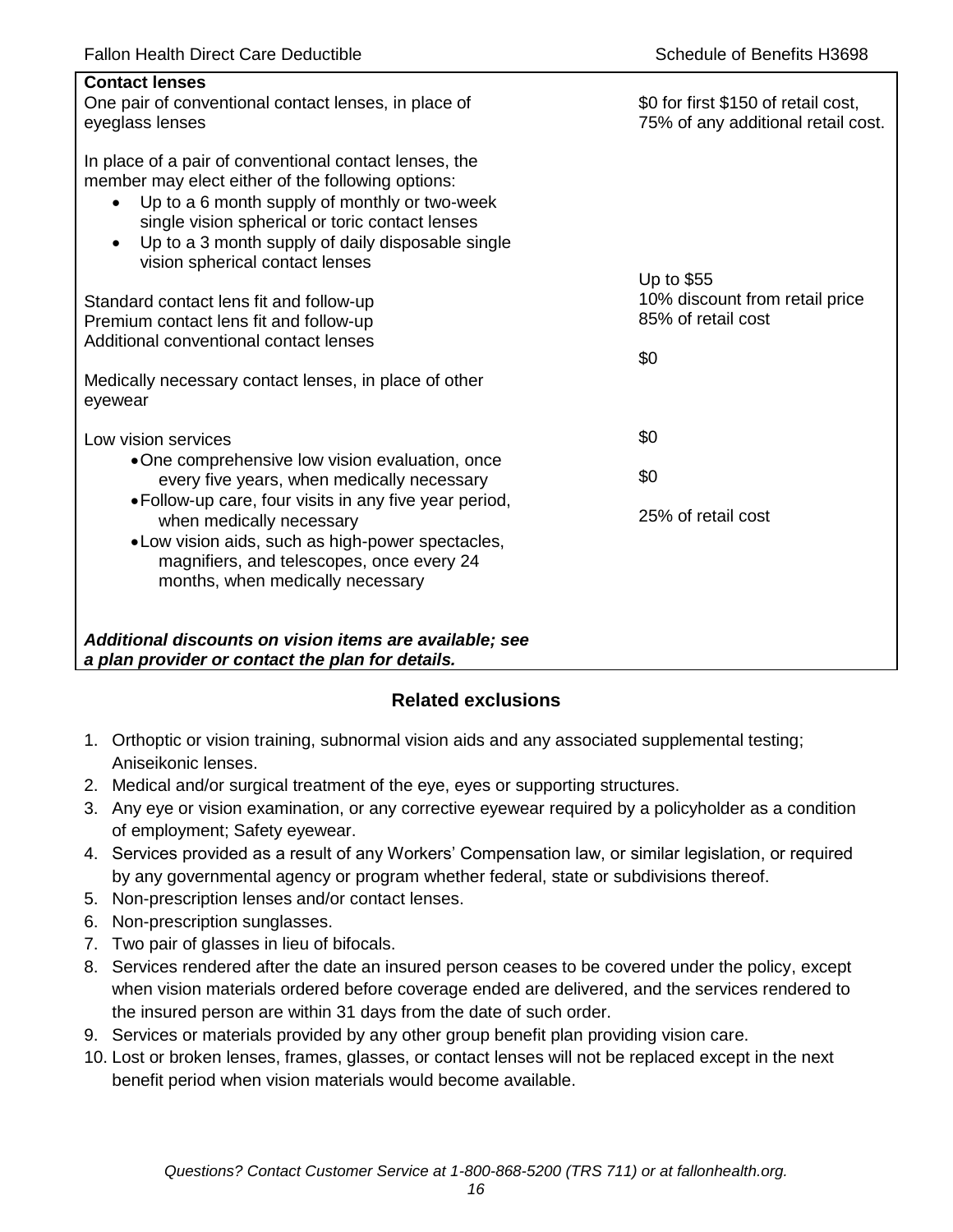# Notice of nondiscrimination

Fallon Health complies with applicable Federal civil rights laws and does not discriminate on the basis of race, color, national origin, age, disability or sex. Fallon does not exclude people or treat them differently because of race, color, national origin, age, disability or sex.

Fallon Health:

- Provides free aids and services to people with disabilities to communicate effectively with us, such as:
	- o Qualified sign language interpreters
	- $\circ$  Written information in other formats (large print, audio, accessible electronic formats, other formats)
- Provides free language services to people whose primary language is not English, such as:
	- o Qualified interpreters
	- o Information written in other languages

If you need these services, contact Customer Service at the phone number on the back of your member ID card, or by email at cs@fallonhealth.org.

If you believe that Fallon Health has failed to provide these services or discriminated in another way on the basis of race, color, national origin, age, disability or sex, you can file a grievance with:

Compliance Director Fallon Health 10 Chestnut St. Worcester, MA 01608

Phone: 1-508-368-9988 (TRS 711) Email: compliance@fallonhealth.org

You can file a grievance in person or by mail, fax or email. If you need help filing a grievance, the Compliance Director is available to help you.

You can also file a civil rights complaint with the U.S. Department of Health and Human Services, Office for Civil Rights, electronically through the Office for Civil Rights Complaint Portal, available at https://ocrportal.hhs.gov/ocr/portal/lobby.jsf, or by mail or phone at:

U.S. Department of Health and Human Services 200 Independence Avenue SW., Room 509F, HHH Building Washington, D.C., 20201

Phone: 1-800-368-1019 (TDD: 1-800-537-7697)

Complaint forms are available at http://www.hhs.gov/ocr/office/file/index.html.

16-735-009 Rev. 01 4/17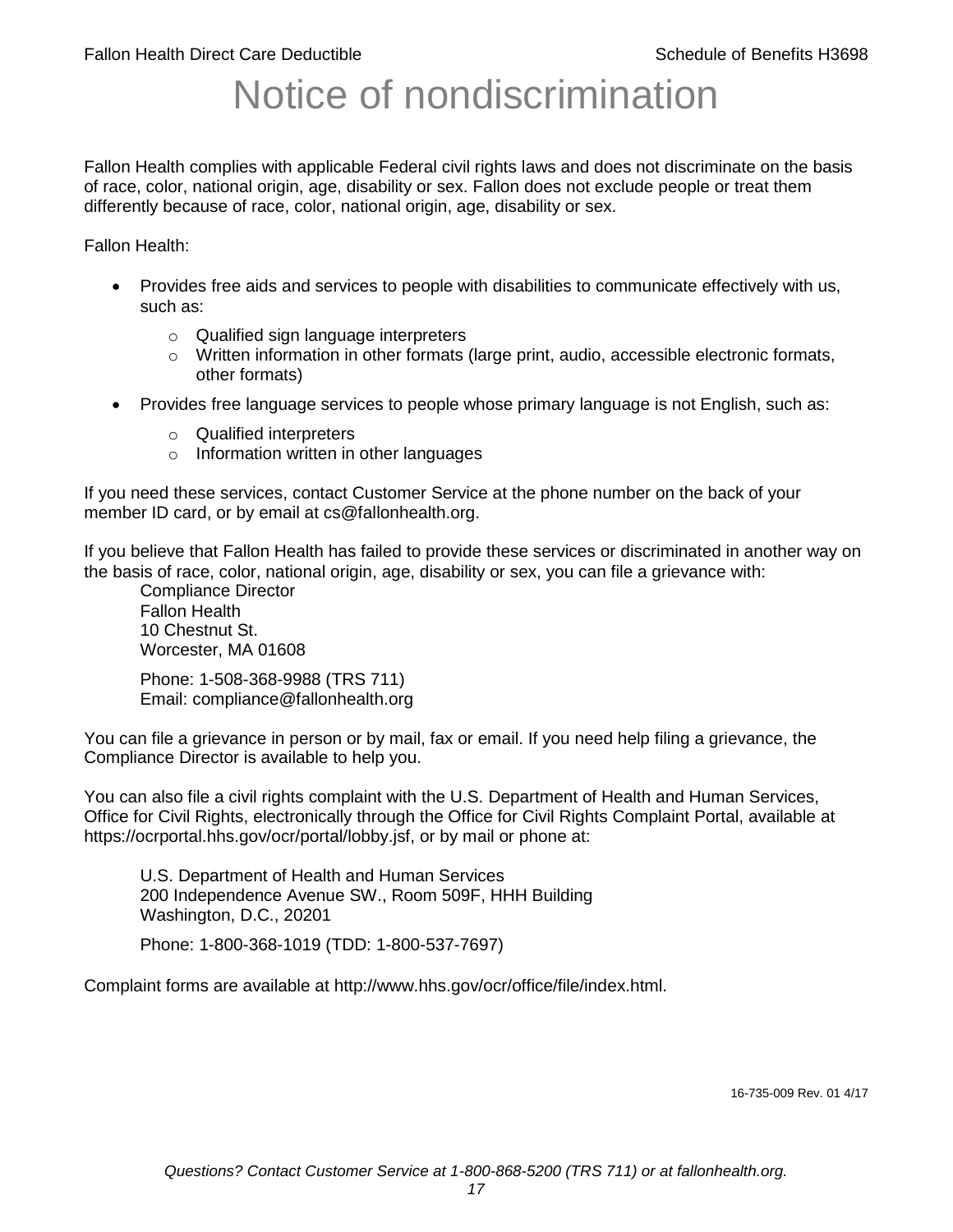# Important!

If you, or someone you're helping, has questions about Fallon Health, you have the right to get help and information in your language at no cost. To talk to an interpreter, call 1-800-868-5200.

#### **Spanish:**

Si usted, o alguien a quien usted está ayudando, tiene preguntas acerca de Fallon Health, tiene derecho a obtener ayuda e información en su idioma sin costo alguno. Para hablar con un intérprete, llame al 1-800-868-5200.

#### **Portuguese:**

Se você, ou alguém a quem você está ajudando, tem perguntas sobre o Fallon Health, você tem o direito de obter ajuda e informação em seu idioma e sem custos. Para falar com um intérprete, ligue para 1-800-868-5200.

#### **Chinese:**

如果您,或是您正在協助的對象,有關於[插入項目的名稱 Fallon Health 方面的問題, 您有權利免費以您的母語得到幫助和訊息。洽詢一位翻譯員, 請撥電話 [在此插入數字 1-800-868-5200.

#### **Haitian Creole:**

Si oumenm oswa yon moun w ap ede gen kesyon konsènan Fallon Health, se dwa w pou resevwa asistans ak enfòmasyon nan lang ou pale a, san ou pa gen pou peye pou sa. Pou pale avèk yon entèprèt, rele nan 1-800-868-5200.

#### **Vietnamese:**

Nếu quý vị, hay người mà quý vị đang giúp đỡ, có câu hỏi về Fallon Health, quý vị sẽ có quyền được giúp và có thêm thông tin bằng ngôn ngữ của mình miễn phí. Để nói chuyện với một thông dịch viên, xin gọi 1-800-868-5200.

#### **Russian:**

Если у вас или лица, которому вы помогаете, имеются вопросы по поводу Fallon Health, то вы имеете право на бесплатное получение помощи и информации на вашем языке. Для разговора с переводчиком позвоните по телефону 1-800-868-5200.

#### **Arabic:**

إن كان لديك أو لدى شخص تساعده أسئلة بخصوص Health Fallon، فلديك الحق في الحصول على المساعدة والمعلومات الضرورية بلغتك من دون اية تكلفة .للتحدث مع مترجم اتصل ب .1-800-868-5200

#### **Khmer/Cambodian:**

ប្រសិនបរើអ្នក ឬនរណាម្ននក់ដែលអ្នកកំពុងដែជយ ម្ននសំណួរអ្៎ពី Fallon Health រប, អ្នកម្ននសិេធិេ្រុលជំនួយនិងព័ែ៌ម្នន បៅកនុងភាសា ររស់អ្នក រោយម្ិនអ្ស់រ្ំ ក់ ។ ដររំម្ រនី ិយាយជាម្ួយអ្នក កែប្រ សូ ម្ 1-800-868-5200 ។